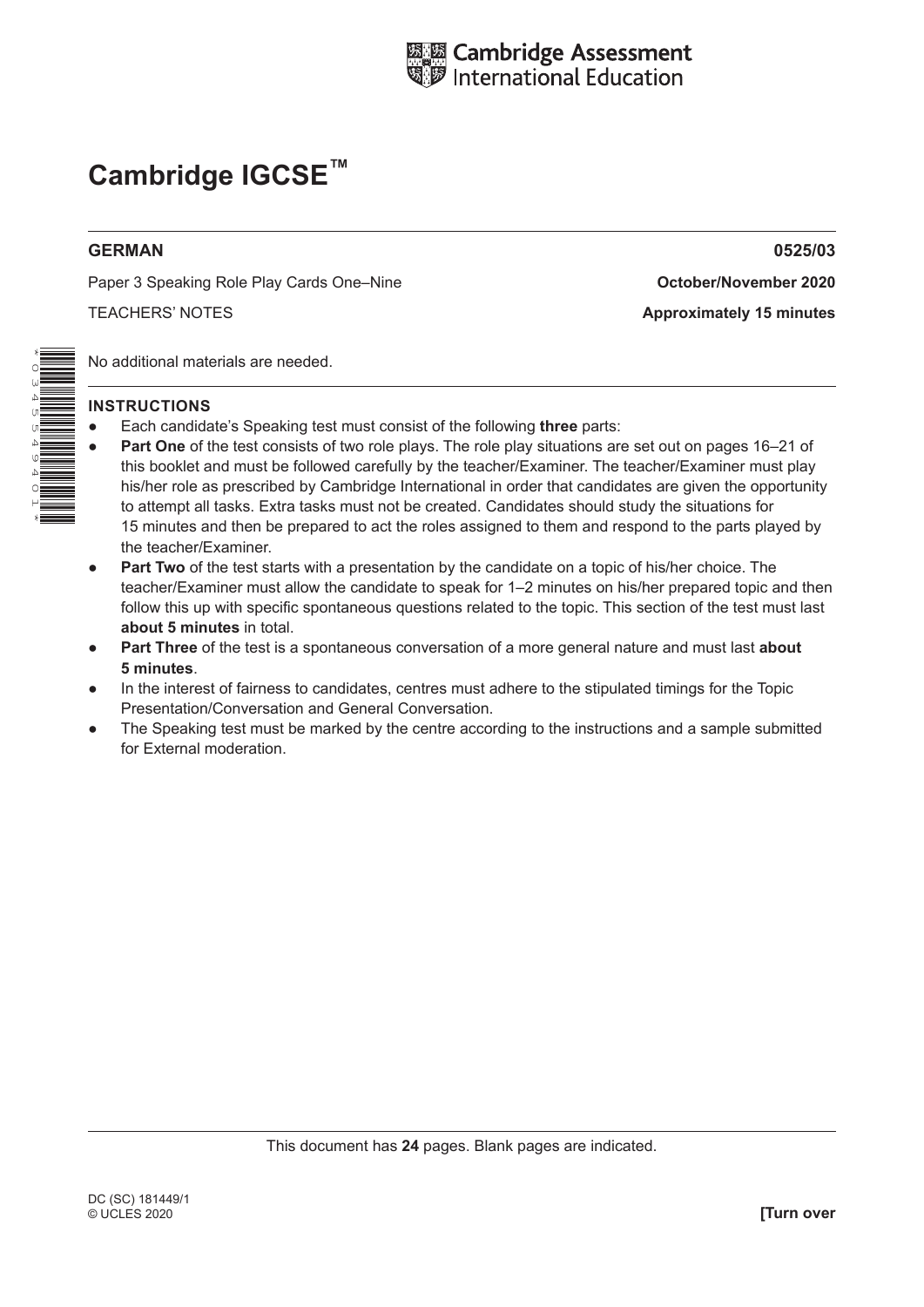# **Contents**

|                 |                                                                                                                             | Page           |
|-----------------|-----------------------------------------------------------------------------------------------------------------------------|----------------|
|                 | <b>ADMINISTRATIVE ARRANGEMENTS</b>                                                                                          |                |
|                 | <b>Examination period</b>                                                                                                   | 3              |
| 2               | Appointment of teacher/Examiner                                                                                             | 3              |
| 3               | Materials for the Speaking test                                                                                             | 3              |
| 4               | Recorded sample for External moderation                                                                                     | 4              |
| 5               | Two types of mark sheet are provided                                                                                        | 4              |
| 6               | Despatch of materials to Cambridge for External moderation                                                                  | 4              |
| 7               | Arrangements for the test                                                                                                   | 5              |
| 8               | Conduct of the test                                                                                                         | 5              |
| 9               | Recording of candidates                                                                                                     | 6              |
| 10 <sup>°</sup> | Internal moderation                                                                                                         | $\overline{7}$ |
|                 | <b>STRUCTURE OF THE TEST</b>                                                                                                | 8              |
|                 | Test 1: Role Plays                                                                                                          | 8              |
|                 | <b>Test 2: Topic Presentation/Conversation</b>                                                                              | 8              |
|                 | <b>Test 3: General Conversation</b>                                                                                         | 9              |
|                 | Test 4: Impression                                                                                                          | 10             |
|                 | <b>MARKING INSTRUCTIONS</b>                                                                                                 | 11             |
|                 | Table A – Test 1: Role Plays                                                                                                | 12             |
|                 | Tables B and C – Tests 2 and 3: Topic Presentation/Conversation and General Conversation<br>Table $D - Test 4$ : Impression | 13<br>15       |

# **ROLE PLAYS 16**

Each candidate's Role Play Card contains two role plays. The list below gives details of the pages on which the Role Play Cards appear in this booklet.

|                   | <b>Role Play A</b> | <b>Role Play B</b> |
|-------------------|--------------------|--------------------|
| <b>CARD ONE</b>   | Page 16            | Page 19            |
| <b>CARD TWO</b>   | Page 16            | Page 20            |
| <b>CARD THREE</b> | Page 16            | Page 21            |
| <b>CARD FOUR</b>  | Page 17            | Page 19            |
| <b>CARD FIVE</b>  | Page 17            | Page 20            |
| <b>CARD SIX</b>   | Page 17            | Page 21            |
| <b>CARD SEVEN</b> | Page 18            | Page 19            |
| <b>CARD EIGHT</b> | Page 18            | Page 20            |
| <b>CARD NINE</b>  | Page 18            | Page 21            |

# **THE WORKING MARK SHEET 22**

# **THE COVER SHEET FOR MODERATION SAMPLE 23**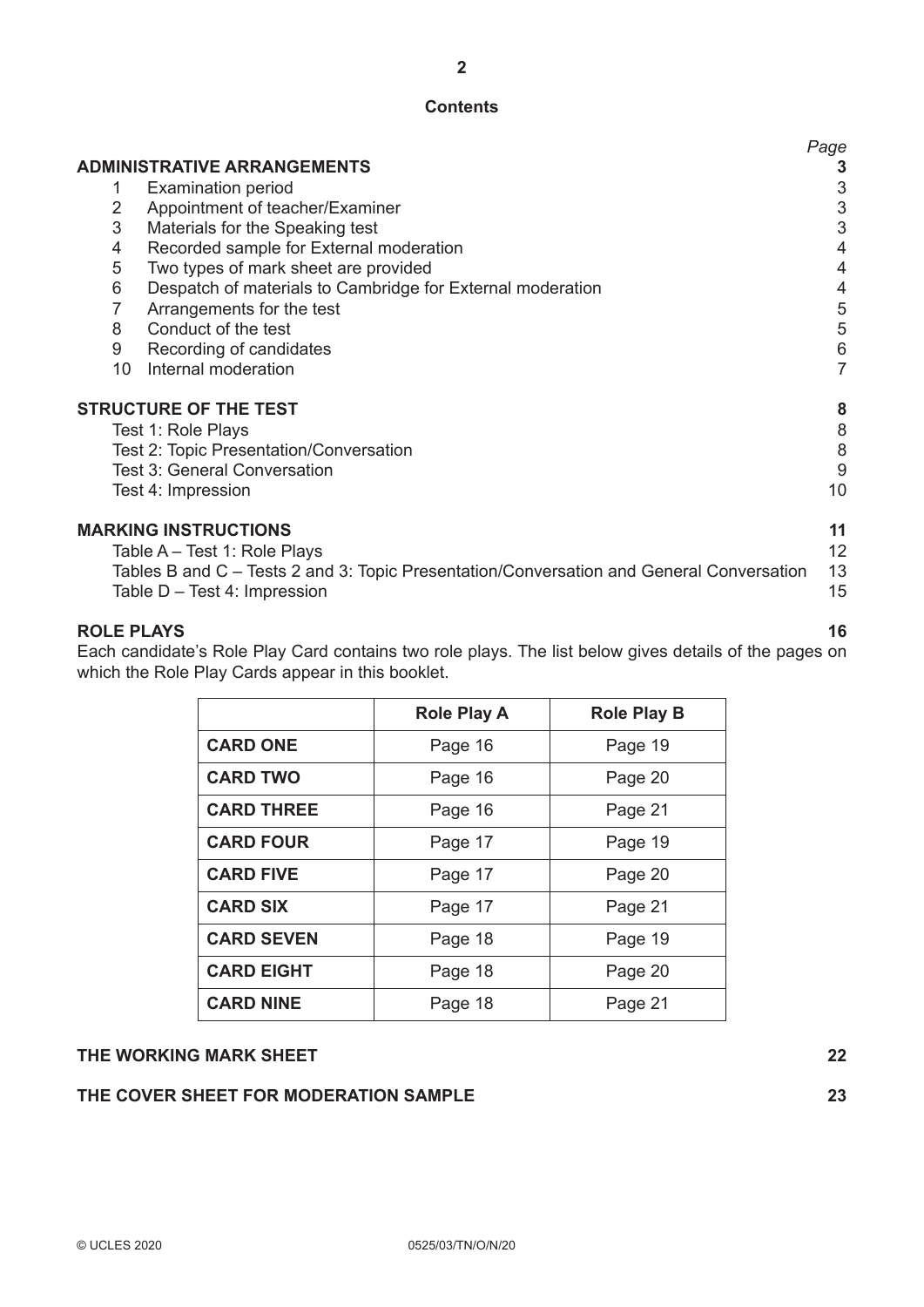#### **ADMINISTRATIVE ARRANGEMENTS**

# **1 Examination period**

The Speaking tests take place before the main examination series as notified on the timetable. Each Centre decides on a convenient period within these dates for its Speaking tests.

It is important that dates given for the completion of the Speaking tests and the despatch of recordings and mark sheets to Cambridge are adhered to in order to allow sufficient time for moderation.

### **2 Appointment of teacher/Examiner**

Each Centre selects its own teacher/Examiner to conduct and assess the Speaking tests for its candidates. This is normally a teacher from within the Languages department, but could be someone local from outside the Centre. Cambridge is not responsible for any fees agreed.

**In the interests of standardisation, there will be only one teacher/Examiner per Centre.** Where a Centre wishes to use additional teacher/Examiners, permission to do so **must** be sought from the Languages Group at Cambridge before the start of each Speaking test period. **Permission to use more than one teacher/Examiner will only be granted on the understanding that teacher/Examiners at the Centre work together to ensure a common approach to the conduct of the Speaking tests and the application of the mark scheme.** The sample the Centre submits to Cambridge should include the work of each teacher/ Examiner and a Speaking Examination Working Mark Sheet should be submitted for each teacher/Examiner, with candidate names and numbers clearly entered. Please see paragraph 10 (Internal moderation) for further details.

# **3 Materials for the Speaking test**

Confidential test materials (Teachers' Notes Booklet and Role Play Cards) are despatched by Cambridge approximately two to three weeks before the assessment period. These should be opened in the four working days before the Centre's assessment starts and studied, in secure conditions at the Centre, by the teacher/Examiner before conducting his/her first Speaking test. Teacher/Examiners who have prepared their own roles fully and are confident in what they are doing are better able to help candidates who experience any difficulty. Once the materials have been opened, the Speaking tests must be completed as soon as is realistically possible. Once the Centre has completed its Speaking tests, the materials remain confidential and must be kept in a secure place by the Centre.

Please note, the role play situations **remain confidential throughout the examination period**. The Teachers' Notes Booklet and Role Play Cards must be returned to the Centre's secure room when they are not being used to prepare or conduct the live Speaking tests.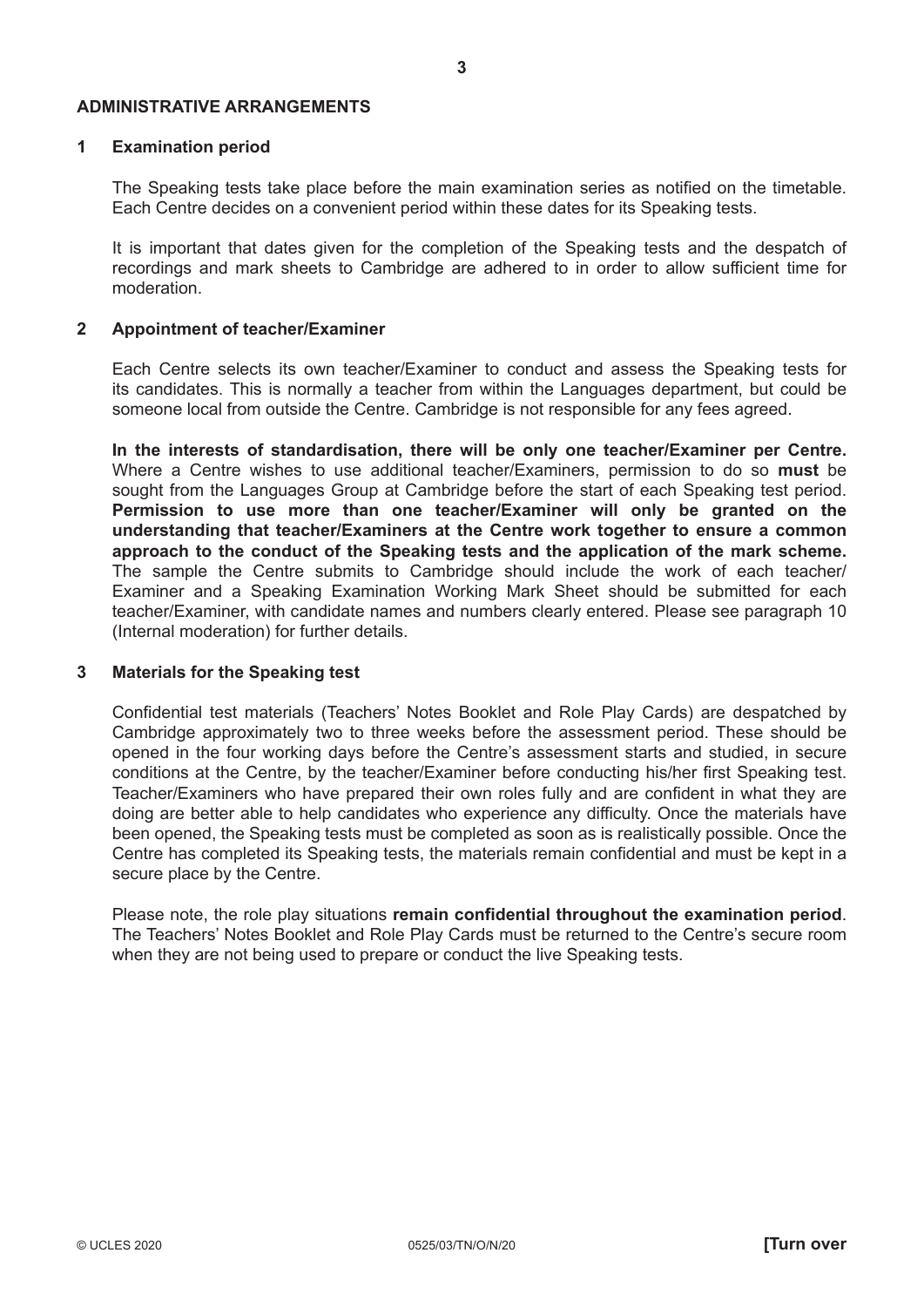# **4 Recorded sample for External moderation**

**The Centre must record the Speaking tests of all candidates**. In order to allow Cambridge to check accurately the standard of assessment, the Centre must then select a number of recordings to submit as its sample for External moderation, according to the instructions below. Only the recordings chosen as part of the sample for External moderation must be sent to Cambridge. The other recordings must be retained at the Centre until the result enquiry period has elapsed as they may be requested by Cambridge at a later stage.

- **Centres entering 1–16 candidates** must send the recordings of all the candidates.
- **Centres entering 17 or more candidates** must send:
	- **(i)** the recordings of the first 10 candidates according to candidate number

#### **and**

 **(ii)** the recordings of 6 candidates spread evenly across the ability range. The candidates selected should be representative of the range of marks awarded by the Centre and should be spread as evenly as possible across that range. If possible, the recordings of the strongest and the weakest candidates at the Centre should be included, with the other recordings spaced at equal intervals in between.

**Note:** Centres entering 17 or more candidates must send a total of 16 recordings. The category (ii) candidates must be chosen from candidates who do not fall into category (i). In Centres with just over 17 candidates, Cambridge accepts this may mean that the category (ii) candidates are not fully representative of the range.

The recording should be carried out in accordance with the instructions headed 'Recording of candidates' (see paragraph 9). The recording must be sent to Cambridge, together with the Moderator copy of the completed MS1 mark sheet and copies of the completed Speaking Examination Working Mark Sheet and Cover Sheet for Moderation Sample (see pages 22 and 23).

# **5 Two types of mark sheet are provided**

- **(a)** The Speaking Examination Working Mark Sheet is provided in this booklet (see page 22), to be photocopied as required. (An electronic version of the Working Mark Sheet is also available.) Candidates must be marked as they are being examined and not afterwards from a recording. The marks for each section of the test must be entered in detail as specified in the Marking Instructions.
- **(b)** The total marks must then be transferred to the computer-printed Internal Assessment Mark Sheet (MS1) or to computer for Centres submitting marks electronically.

# **6 Despatch of materials to Cambridge for External moderation**

- **(a)** Marks and recordings must be returned to Cambridge as soon as all the Speaking tests have been completed. Centres must not wait until the end of the assessment period before despatching them.
- **(b) (i)** The Board copy of the completed Internal Assessment Mark Sheet (MS1) must be returned to Cambridge in the separate envelope provided.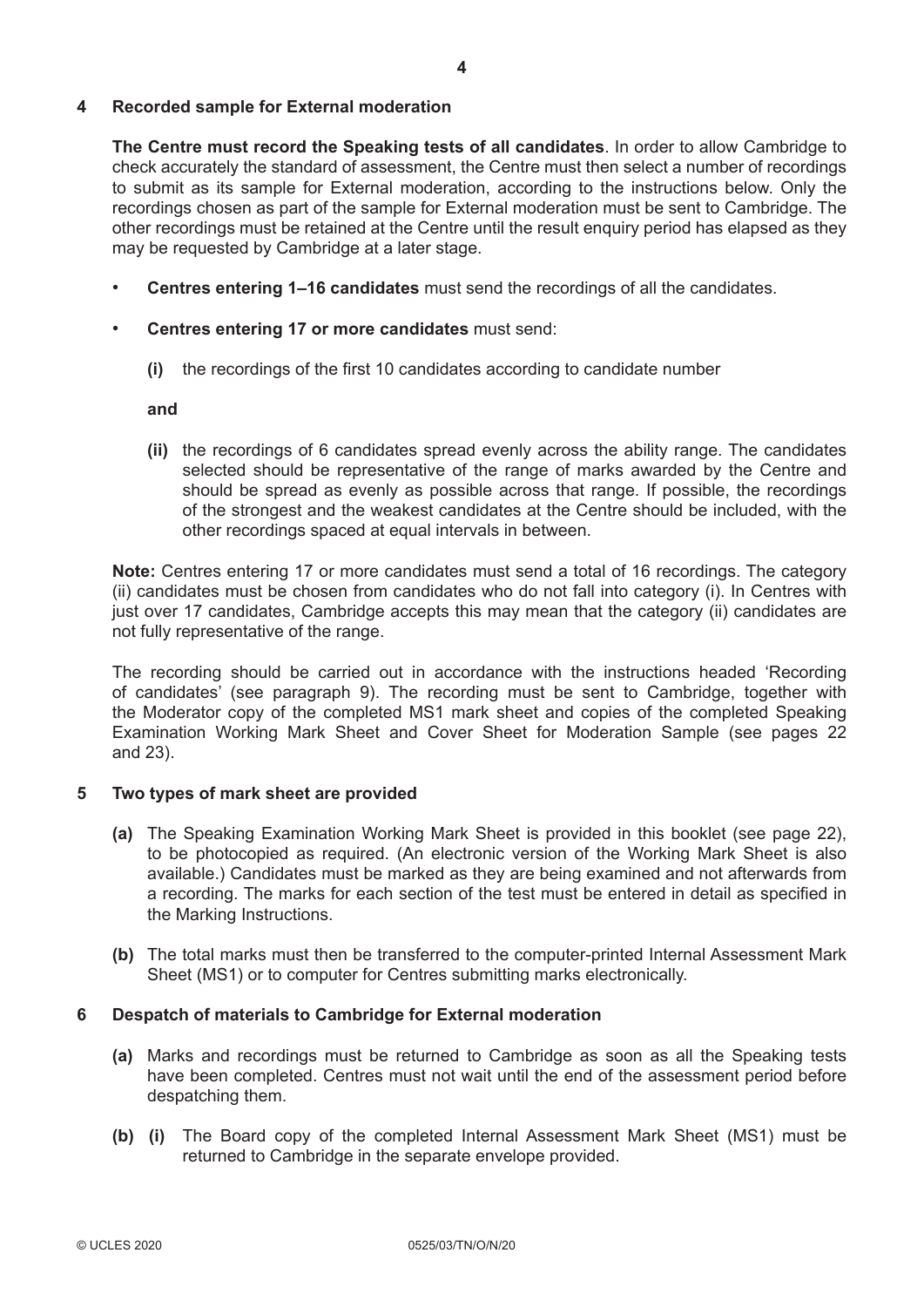- the Moderator copy of the completed Internal Assessment Mark Sheet (MS1) or a signed print-out of the marks file for Centres submitting marks electronically
- a copy of the completed Speaking Examination Working Mark Sheet
- a copy of the completed Cover Sheet for Moderation Sample
- the recorded sample
- details of Internal moderation procedures (only for Centres permitted to use more than one teacher/Examiner).
- **(c)** Copies of both types of mark sheet are to be retained by the Centre in case of postal losses or delays.

# **7 Arrangements for the test**

- **(a) Quiet conditions**: Centres should ensure well in advance of the Speaking test period that a suitably quiet room will be available. Rooms which are too close to a playground, recreation room or noisy classroom are to be avoided. It is essential to exclude unnecessary background noise, e.g. lawn-mowers, phones. Notices must be displayed to prevent interruptions from people entering the room unaware that a test is in progress.
- **(b) Invigilation**: Examination conditions must prevail in the area where the Speaking tests take place, including the space set aside for a candidate to study the role play situations. Adequate supervision must be provided to ensure that each candidate can study alone and in silence and that candidates leaving the interview room do not communicate with those waiting to enter. Candidates are not allowed to bring any notes for use during their preparation time, nor are they allowed to make notes.
- **(c) The examination room**: Centres should ensure that a suitably-sized, e.g. not too big, room will be available. Candidates must be examined singly. No other person should be present during the tests, with the exception of another teacher/Examiner or an Officer from Cambridge. In those cases where it is necessary for a second teacher/Examiner to be present during Speaking tests, only one teacher/Examiner must conduct each test.

 Teacher/Examiners should be positioned so that they face the candidates when they enter the room, with a table between themselves and the candidates. Candidates should not be positioned where they can see what the teacher/Examiner is writing on the mark sheets as this can be distracting.

 Teacher/Examiners must not smoke in the examination room or in the presence of candidates. Those who smoke should arrange for breaks in the timetable as necessary.

# **8 Conduct of the test**

- **(a)** Teacher/Examiners should do their best to put candidates at their ease, e.g. by smiling when they enter the room and indicating where they should sit. A good teacher/Examiner will usually send a candidate out of the interview room smiling, no matter how good or bad the performance has been. However, the use of expressions such as 'very good', which candidates may interpret as a comment on performance, should be avoided.
- **(b)** In addition, teacher/Examiners should not walk about or distract candidates in any way (e.g. by doodling or fiddling with papers, etc.); should always appear interested, even in mundane matters; should never show undue surprise, impatience or mockery; and should never correct a candidate.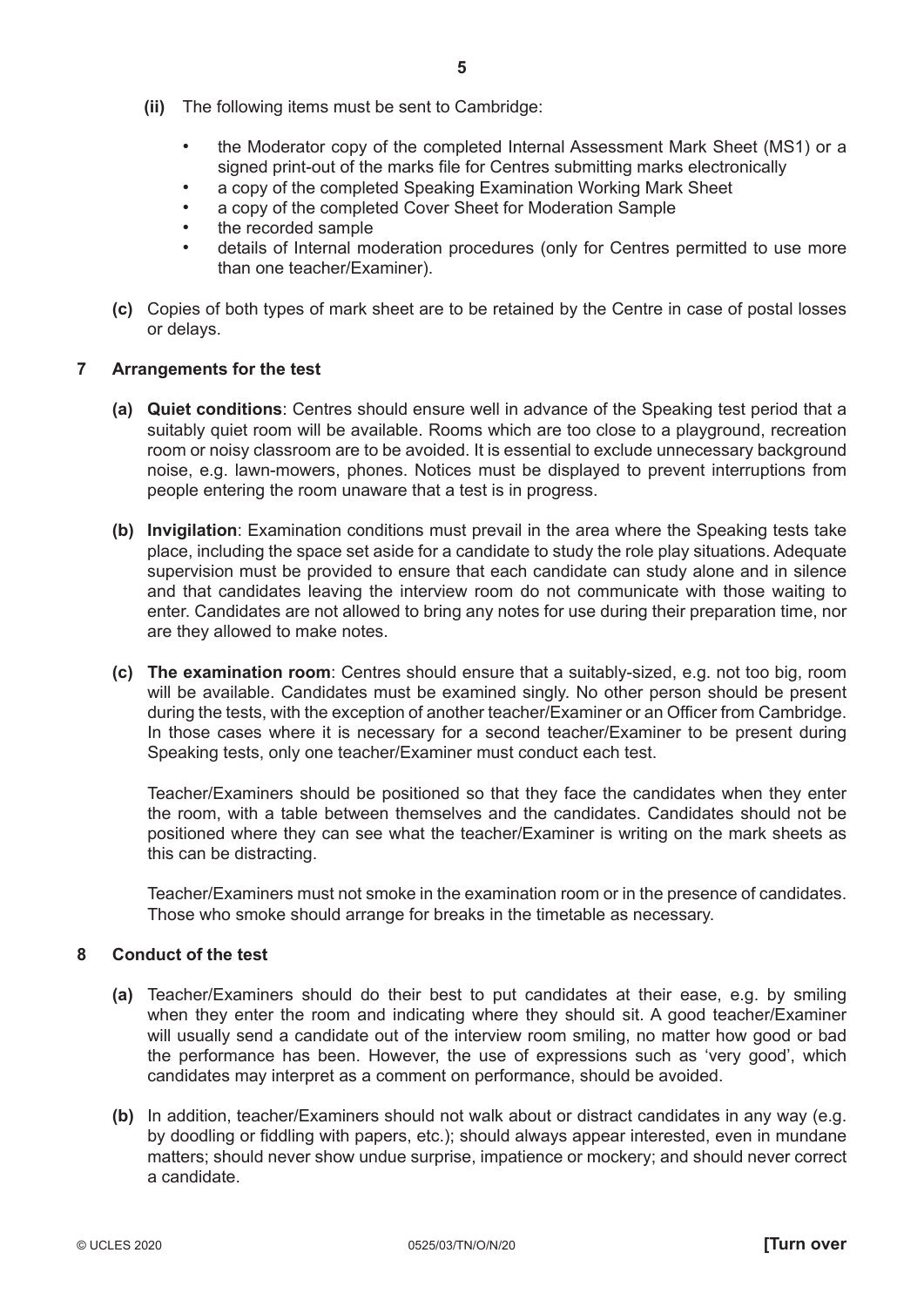### **9 Recording of candidates**

**The Centre is responsible for supplying blank CDs in order to record the Speaking tests of all its candidates.** The Centre is also responsible for supplying recording equipment. All recording equipment must be of as high a standard as possible to ensure that moderation samples are clearly audible. In order to ensure that recording levels are satisfactory for both candidates and teacher/Examiner, the equipment to be used must be tested in situ some time before the actual tests take place, ideally with one of the candidates.

If at all possible, external microphones should be used so that separate microphones can be used for the candidate and the teacher/Examiner. If only one microphone is used, it should be placed nearer to the candidate than to the teacher/Examiner. With a softly-spoken candidate, the microphone should be placed even nearer to the candidate before the start of the test.

Centres with 16 or fewer candidates will send all their recordings to Cambridge for External moderation. Centres with more than 16 candidates must select 16 recordings to send to Cambridge for External moderation, according to the instructions in paragraph 4 (Recorded sample for External moderation). Moderation samples must be recorded at normal speed onto standard format CDs. **Mini CDs must not be used for sending the moderation sample to Cambridge. Each candidate's file must be saved individually and saved as .mp3 so that it can be accessed for the purposes of moderation.**

#### **The recording must not be stopped once a candidate's test has started.**

Each CD must be introduced **by the teacher/Examiner**, as follows:

 'CD number ... Centre number e.g. 12345 Centre name e.g. King's College Examination number 0525 Examination name German Name of Examiner e.g. Mr R Peters Date i.e. the date on which the test is conducted'

Each candidate must be introduced **by the teacher/Examiner**, as follows:

 'Candidate number e.g. 047 Candidate name e.g. Jane Williams Role Play Card e.g. Number 4'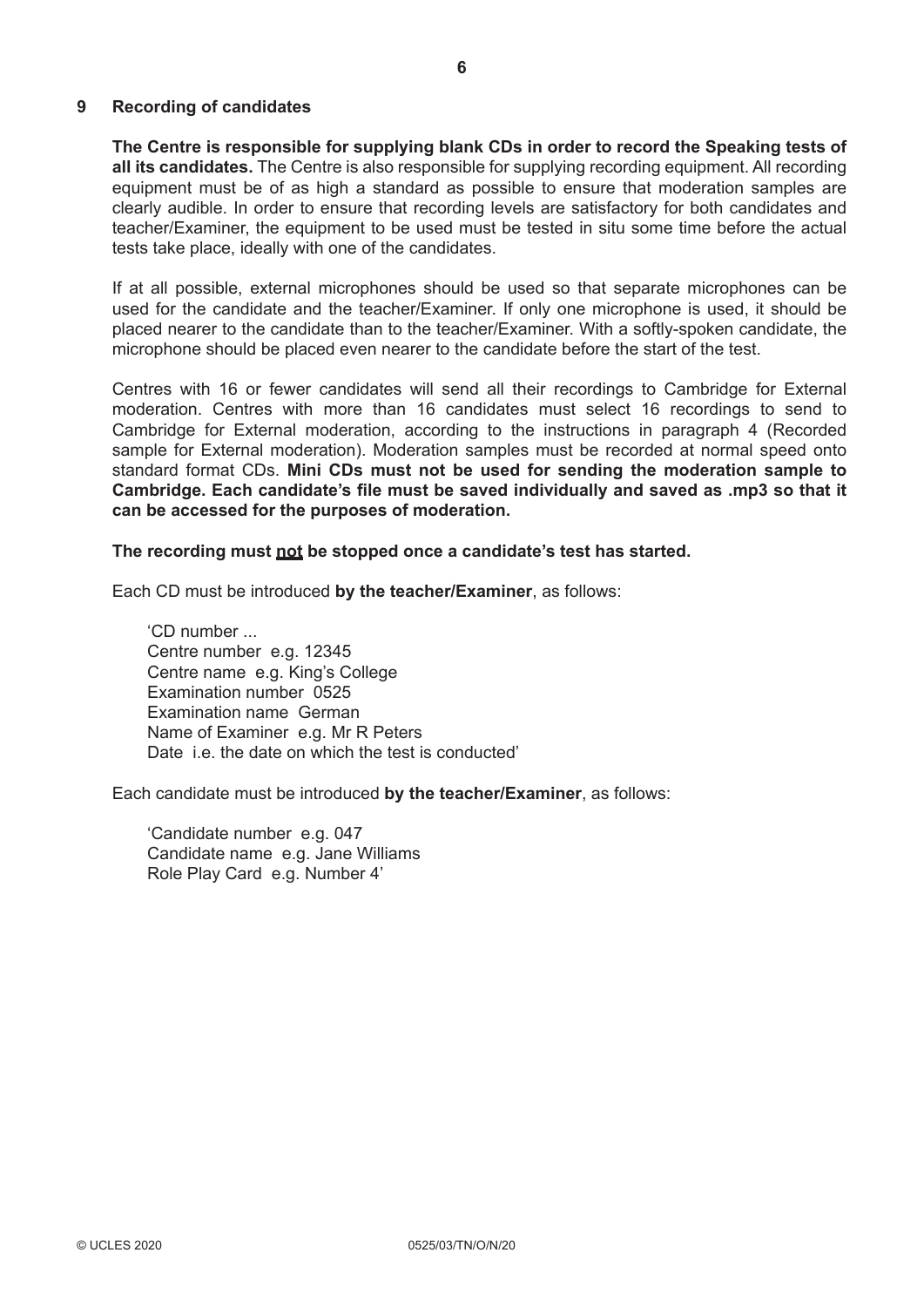# **CDs**

Each CD sleeve must be labelled with syllabus name, syllabus/component number, Centre name/ number and candidate name/number in recording order. Each CD must be labelled with syllabus/ component number and Centre number. CD-friendly marker pens must be used to label CDs, as the use of biro, for example, may make the contents of the CD unreadable.

**7**

Each recorded file on the CD must be clearly named using the following convention:

Centre number\_candidate number\_syllabus number\_component number.

# **Before CDs are despatched, spot checks must be made to ensure that every candidate is clearly audible.**

 If for any reason a test has failed to record or there are problems with the audibility of the recordings, the Centre must contact Cambridge Customer Services immediately to seek advice.

# **10 Internal moderation**

Centres wishing to use more than one teacher/Examiner to conduct and assess Speaking tests must request permission from Cambridge (see paragraph 2). This will only be granted on the understanding that the following procedures are put in place to ensure that marks submitted by the Centre are consistent for all candidates, irrespective of which teacher/Examiner conducted and assessed the test:

- The teacher/Examiners conducting and assessing Speaking tests at the Centre must work together to ensure a common approach to the conduct of the Speaking test and the application of the mark scheme.
- One teacher/Examiner at the Centre must take responsibility for the standardisation of the marking of teacher/Examiners at the Centre. This person must ensure that all candidates taking the 0525/03 Speaking test at the Centre are judged against the same standards and that a valid rank order of candidates for the Centre as a whole is produced. Standardisation can take various forms, but the initial marking of each candidate must be done by the teacher/ Examiner as the test is being conducted and not on the basis of a recording.
- The Speaking tests of all candidates at the Centre must be recorded. A single recorded sample for External moderation should then be produced according to the instructions in paragraph 4 (Recorded sample), with the additional requirement that the sample should, as far as possible, include equal numbers of recordings from each teacher/Examiner used at the Centre. A Speaking Examination Working Mark Sheet should be submitted for each teacher/ Examiner, with candidate names and numbers clearly entered.
- The final column on the Speaking Examination Working Mark Sheet (Internal and/or External moderation) must be used to record the results of Internal moderation and details of the Centre's Internal moderation procedures must be enclosed with the materials for External moderation.

Guidelines for the Internal standardisation/moderation of Cambridge IGCSE foreign language Speaking tests are available from Cambridge.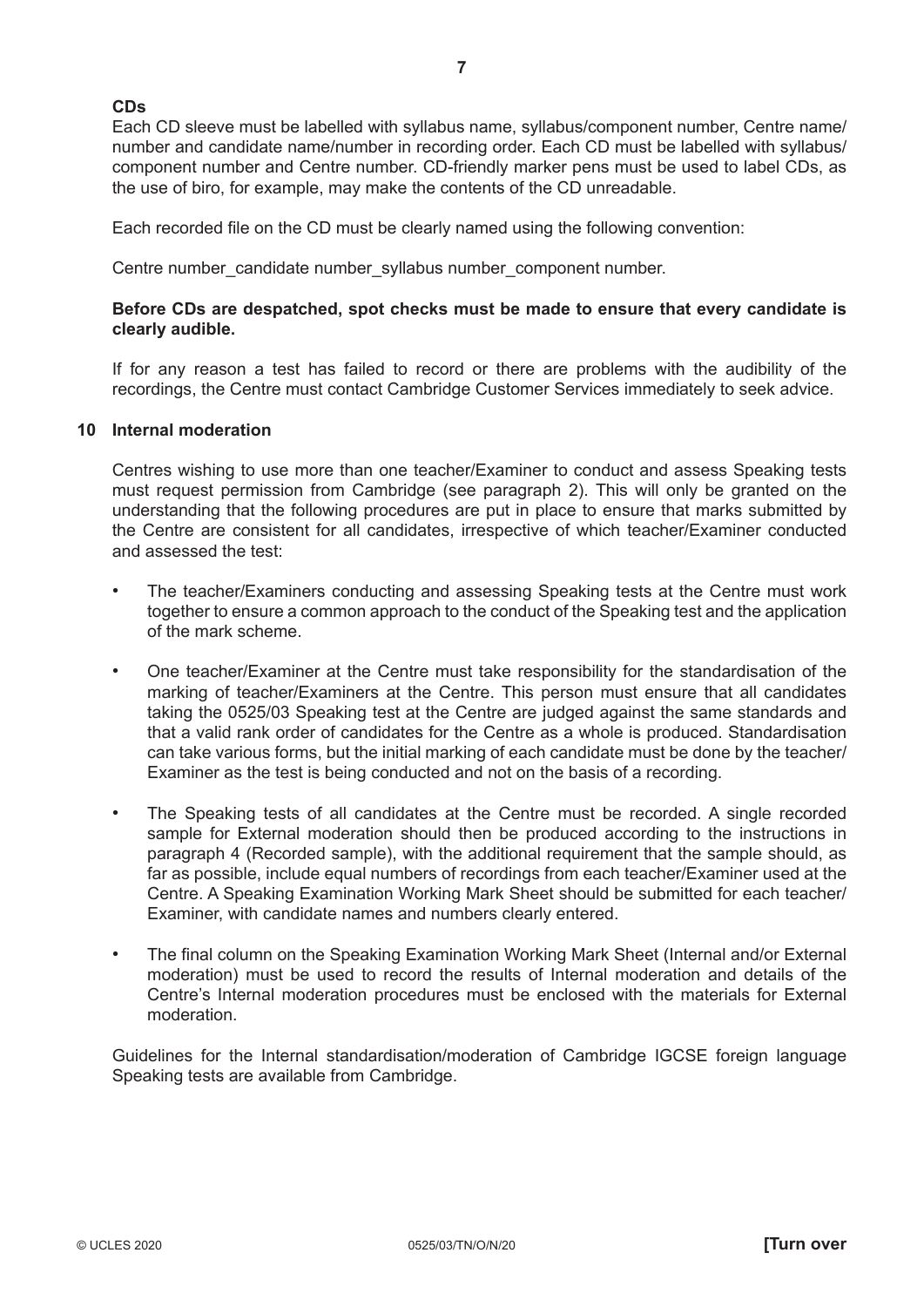# **STRUCTURE OF THE TEST**

# **Test 1: Role Plays** (about 5 minutes) 30 marks

**(a)** A number of alternative Role Play Cards are supplied by Cambridge, and these should be used at random during each session of examining. The teacher/Examiner gives each candidate one card containing two role play situations (Role Play A and Role Play B). Each of these situations consists of five tasks (numbered 1–5 on the Role Play Cards). Candidates must be examined in both role play situations on the card they have been given and must complete all the tasks specified on their card. Having given the first candidate 15 minutes to prepare his/her two situations, the teacher/ Examiner should hand a different card to the second candidate to prepare while the first candidate is being examined.

Candidates may not make written notes during their preparation time. They may take the Role Play Card they have prepared into the examination room. However, they may not take the Role Play Card away with them once the Speaking test is over.

Teacher/Examiners should note that although the timing for the role plays is given as five minutes, the actual time it takes to complete them will often be less and will vary from candidate to candidate.

**(b)** For each role play situation, the role of the teacher/Examiner is specified on pages 16–21 of this booklet. Usually, the teacher/Examiner has to initiate the dialogue. The teacher/Examiner is to assume the role of a well-disposed native speaker with no knowledge of the candidate's first language.

Teacher/Examiners must prepare the situations carefully and ensure that they play their role as prescribed by Cambridge in order that candidates are given the opportunity to attempt all the required tasks. The teacher/Examiner must not create extra tasks, nor must s/he omit tasks.

- **(c)** Each situation must be carried out in full. If the candidate cannot handle one of the tasks set, the teacher/Examiner should not leave too long a pause, but should lead the candidate on to the next task.
- **(d)** Should a candidate miss out a task, the teacher/Examiner should try to guide him/her back to it, in as natural a way as possible, e.g. by repeating or rephrasing a question if the candidate does not complete the task at the first attempt or gives an ambiguous response. It does not matter to Moderators that this may lead to tasks occurring in a different order, as long as they are all attempted. However, teacher/Examiners must ensure that, when rephrasing a task, they do not change its nature, e.g. if the task requires the candidate to produce a particular vocabulary item and this is in fact supplied by the teacher/Examiner, no credit can be given.

For the mark scheme, see Table A of the Marking Instructions.

# **Test 2: Topic Presentation/Conversation** (about 5 minutes) 30 marks

- **(a)** This part of the test starts with a one to two minute presentation by candidates on a topic of their choice which they will have prepared in advance. The teacher/Examiner will follow up the presentation with specific questions on the topic, bringing the total time for the Topic Presentation and Topic Conversation to approximately five minutes.
- **(b)** It is not expected that all candidates within a Centre will prepare the same topic. Candidates must be encouraged to choose a topic in which they have a personal interest. Suitable subjects might be, for example, 'School life', 'Hobbies and pastimes' (general or specific), 'My country', 'Life in another country', 'My ambitions', 'Holidays'. Topics dealing with politics or social and economic issues are ambitious for this level of achievement and may disadvantage candidates if they do not possess the linguistic skills and maturity of ideas which such topics necessitate. Candidates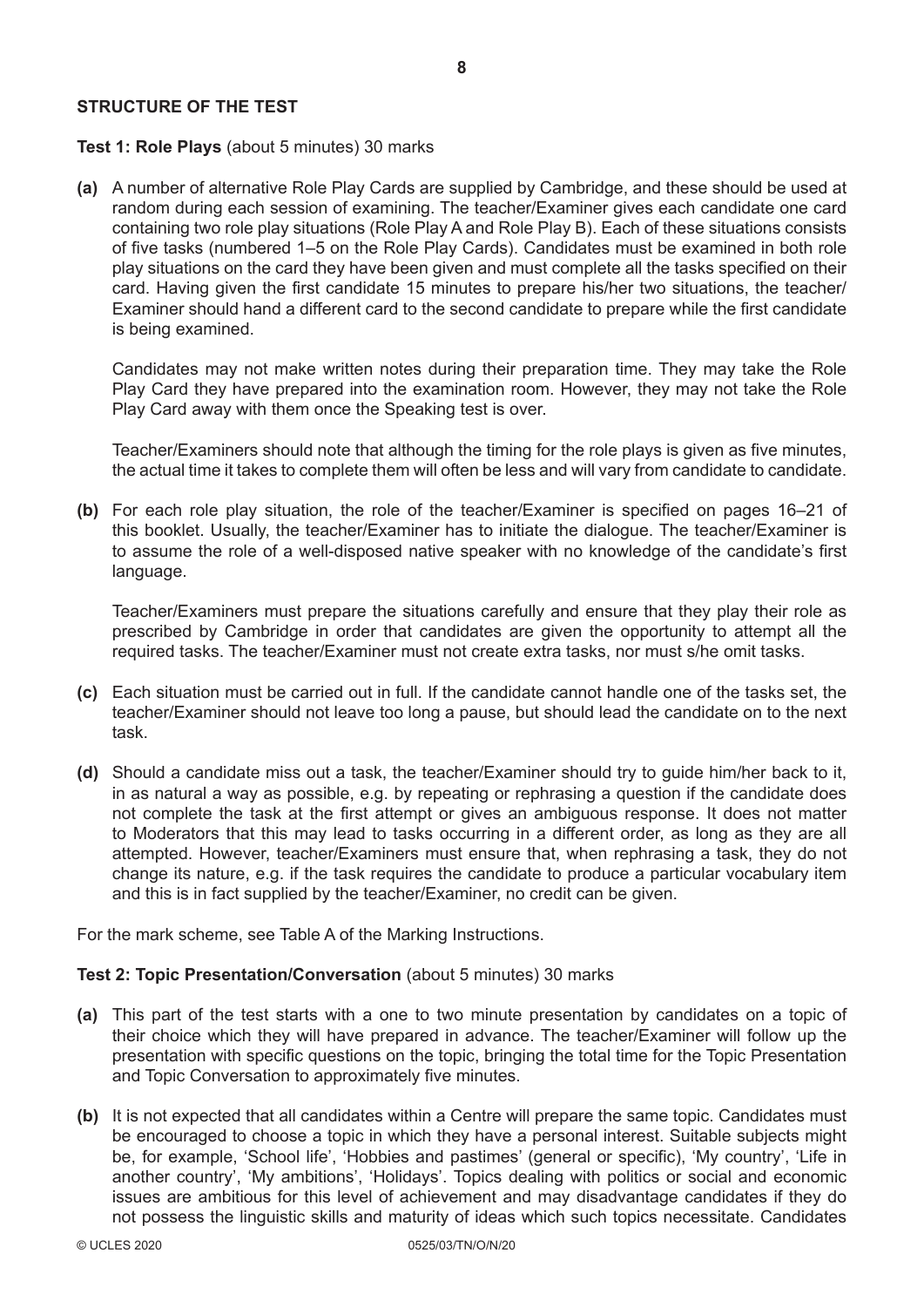should not be allowed to present 'Myself' or 'My life' as topics as these can often pre-empt the General Conversation section.

- **(c)** Candidates may use illustrative material, e.g. photographs, if this seems appropriate to their topic. However, they are not allowed to make or use written notes of any kind. Furthermore, illustrative material must not contain any words or notes of any kind. If illustrative material is used, the Centre must enclose a photocopy of the material with the sample for External moderation. The Centre number and candidate number must be clearly stated on the photocopy of the illustrative material.
- **(d)** The teacher/Examiner must allow candidates to speak for one to two minutes uninterrupted on their chosen topic before starting the Topic Conversation. Where a candidate has been talking for two minutes and shows no sign of finishing his/her Topic Presentation, the teacher/Examiner must interrupt and start the Topic Conversation.
- **(e)** In the Topic Conversation, candidates should be able to respond to the teacher/Examiner's questions in a spontaneous and natural manner. It is the extent to which candidates can manipulate their prepared material according to the needs of the teacher/Examiner that determines their marks: once the discussion of the prepared Topic begins, candidates must not be allowed to deliver a prepared monologue or a series of obviously prepared replies.
- **(f)** The teacher/Examiner must try to extend the candidate as far as possible by giving him/her the opportunity to provide opinions and justifications and use a variety of tenses. Candidates who do not show that they are able to convey past and future meaning accurately cannot be awarded a mark in the Satisfactory band or above for Language (see Table C of the Marking Instructions). In order to extend the candidate as far as possible, the teacher/Examiner should probe, explore, ask for explanations, enlargements, descriptions (how? when? why? tell me a bit more about… etc.).

For the mark scheme, see Tables B and C of the Marking Instructions.

# **Test 3: General Conversation** (about 5 minutes) 30 marks

**(a)** The teacher/Examiner must indicate to the candidate the point of transition from Topic Conversation to General Conversation.

It can be helpful to ease the candidate into the General Conversation either by starting out from a point of interest noted earlier, or by asking a couple of general 'starter' questions relating to the candidate's everyday life.

Questioning in the General Conversation must not cover the same material as the Topic Conversation, e.g. if the candidate has talked about sport in the Topic Conversation, it is not appropriate for the teacher/Examiner to return to this topic in the General Conversation.

The General Conversation must last the stipulated five minutes for each candidate. Some candidates may dry up after a few minutes, but it is important to persevere with the conversation (e.g. by complete changes of subject), so that they are given every opportunity to do themselves justice.

**(b)** The teacher/Examiner should aim to cover **two or three** of the Defined Content Examination Topics in this section of the test (these are listed in the Syllabus Content section of the syllabus booklet). With weaker candidates, it may be necessary to cover a greater number of topics superficially, but with more able candidates, the teacher/Examiner should ask a series of linked questions on just two or three topics, in order to explore these in greater depth. Examples of suitable topics are school (subjects, number of periods, times, games, etc.), home, town, journey to and from school, free time (evenings, weekends), holidays, hobbies. All candidates can reasonably be expected to have the command of vocabulary and idiom necessary to discuss these topics.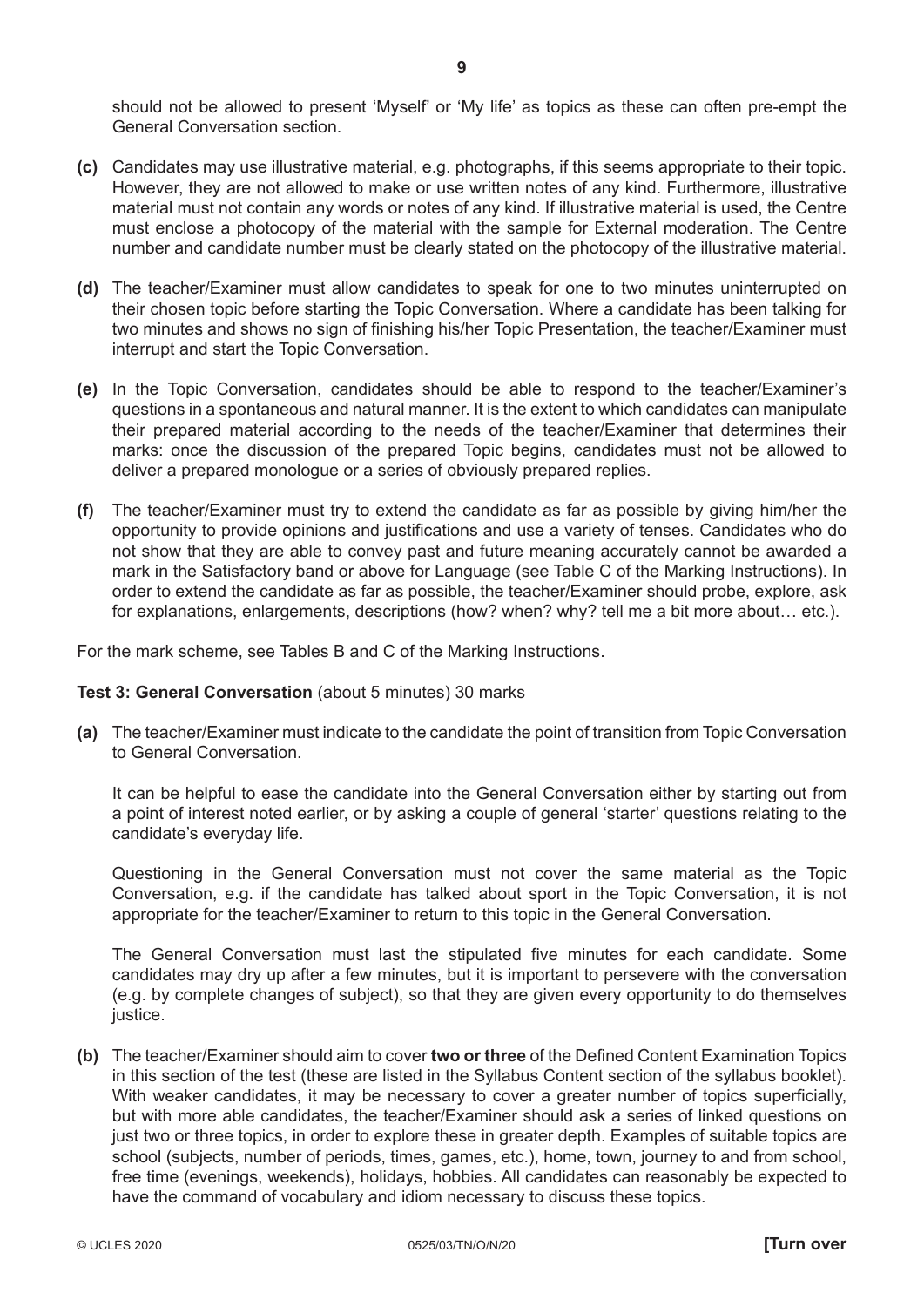Precise factual information or knowledge is not required, and candidates should not be penalised for lack of such knowledge. The teacher/Examiner should be ready to pass on quickly to another topic if candidates are obviously out of their depth. Teachers/Examiners should try to avoid questions which might embarrass or upset a candidate.

- **(c)** Candidates are expected to give natural replies to questions so their answers need not be in the form of complete sentences. However, candidates whose conversation consists largely of monosyllabic or disjointed replies cannot gain much credit for such a performance, and it is therefore the teacher/Examiner's responsibility to avoid questions inviting answers of simply 'yes' or 'no'. Instead, the teacher/Examiner must use a variety of question types and interrogative adverbs, ranging from a basic level of simple questions which demand short predictable responses, e.g. when? how many? how long? with whom? with what? how? etc., to more searching questions such as why? tell me about… what do you think about?
- **(d)** Questions should be adjusted to the candidate's ability. However, as in the Topic Conversation, the teacher/Examiner must try to extend the candidate as far as possible by giving them the opportunity to explain and justify their opinions and use a variety of tenses (themes could be past visits to other countries, plans for the future, etc.). Candidates who do not show that they are able to convey past and future meaning accurately cannot be awarded a mark in the Satisfactory band or above for Language (see Table C of the Marking Instructions). More able candidates may not be able to do themselves justice if the more stretching questions are avoided.
- **(e)** Candidates should be prompted and encouraged where necessary, and long silences should be avoided. However, candidates should not be interrupted unless it is clear that they cannot complete the answer. Incorrect answers should never be corrected, nor answers supplied when none are given. Questions should be rephrased (rather than repeated) in an attempt to maintain the dialogue.
- **(f)** The use of vocabulary or phrases from the candidate's first language should be avoided, except in the case of particular institutions, e.g. names of examinations, types of school, etc.
- **(g)** The teacher/Examiner must avoid talking too much and limiting the amount of time available to candidates to show what they can do. The onus is on candidates to show that they can converse adequately in the language, but at the same time it is up to the teacher/Examiner to make sure that candidates are given every opportunity to do so by following up any opening given.

For the mark scheme, see Tables B and C of the Marking Instructions.

# **Test 4: Impression** 10 marks

At the end of the test, the teacher/Examiner must make an assessment of the candidate's pronunciation, accent and fluency based on the candidate's overall performance in the Speaking test.

For the mark scheme, see Table D of the Marking Instructions.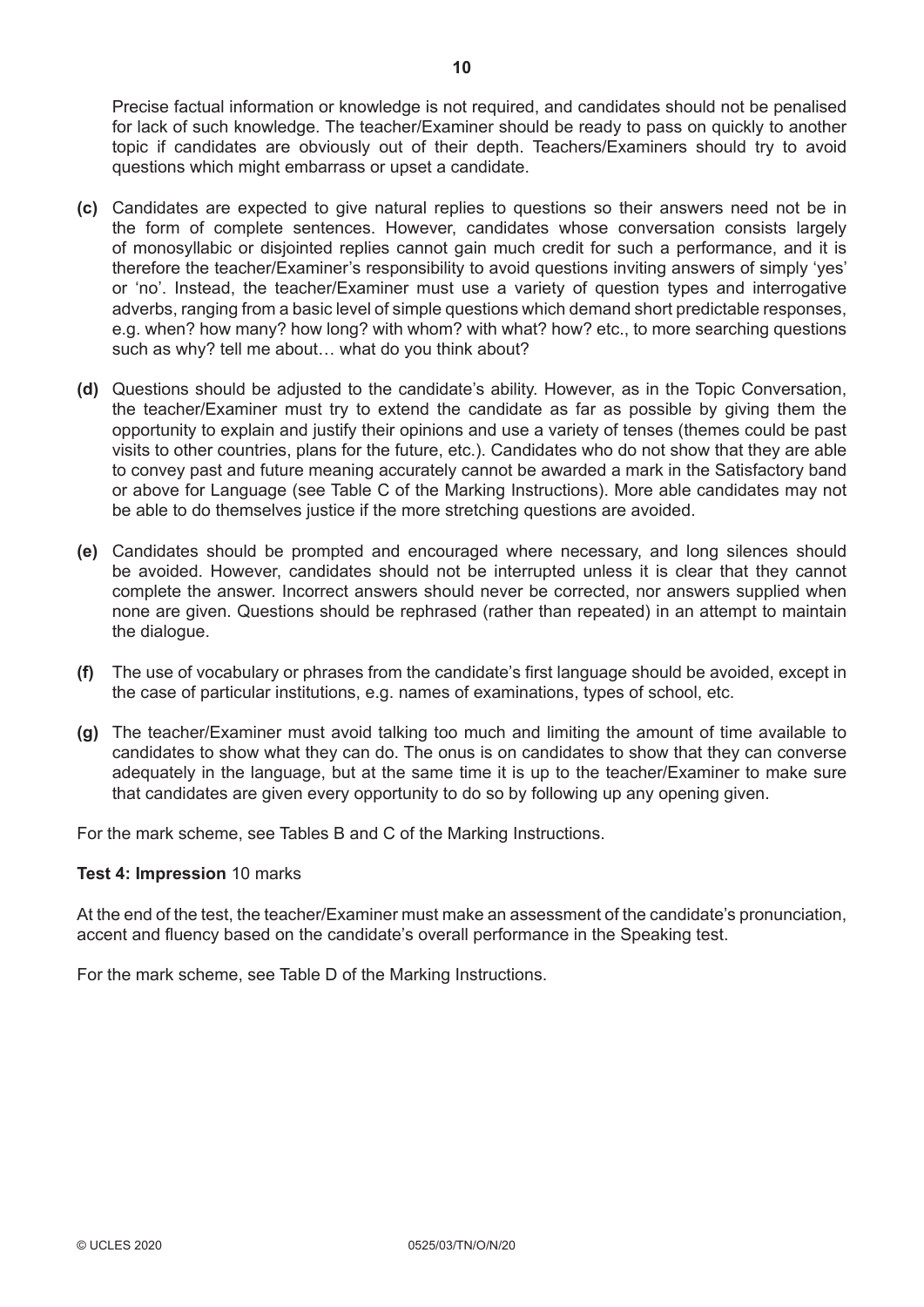#### **MARKING INSTRUCTIONS**

Use the Speaking Examination Working Mark Sheet (see page 22: to be photocopied as required). An electronic version of the Working Mark Sheet is also available.

**Test 1 Role Plays**. 30 marks. Use Table A.

Enter the mark for each task in the ten columns 1–10 of the Speaking Examination Working Mark Sheet.

**Test 2 Topic Presentation/Conversation**. 30 marks. Use Tables B and C.

- **(i)** Award a mark out of 15 for Communication using Table B. Enter the mark in column 11.
- **(ii)** Award a mark out of 15 for Language using Table C. Enter the mark in column 12.

**Test 3 General Conversation**. 30 marks. Use Tables B and C.

Mark as for Test 2 using Tables B and C. Enter marks out of 15 in columns 13 and 14.

**Test 4 Impression**. 10 marks. Use Table D.

Enter the mark (maximum 10) in column 15.

Add the marks and enter the total, in large figures, in the column headed Total Mark. Please doublecheck the addition as even small errors create problems.

#### **Marking: General Principles**

- **1** Teacher/Examiners are urged to use the full range of marks, bearing in mind that it is not necessary for a candidate to be of native speaker standard in order to be given maximum marks within any single category.
- **2** The general approach is a positive one and marks should be awarded based on what the candidate can do rather than deducted for errors.
- **3** Above all else, teacher/Examiners should be consistent in their marking. The moderation process allows for adjustments to be made to consistently harsh or consistently generous marking. Where teacher/Examiners are unsure of the mark to award, they should err on the side of generosity.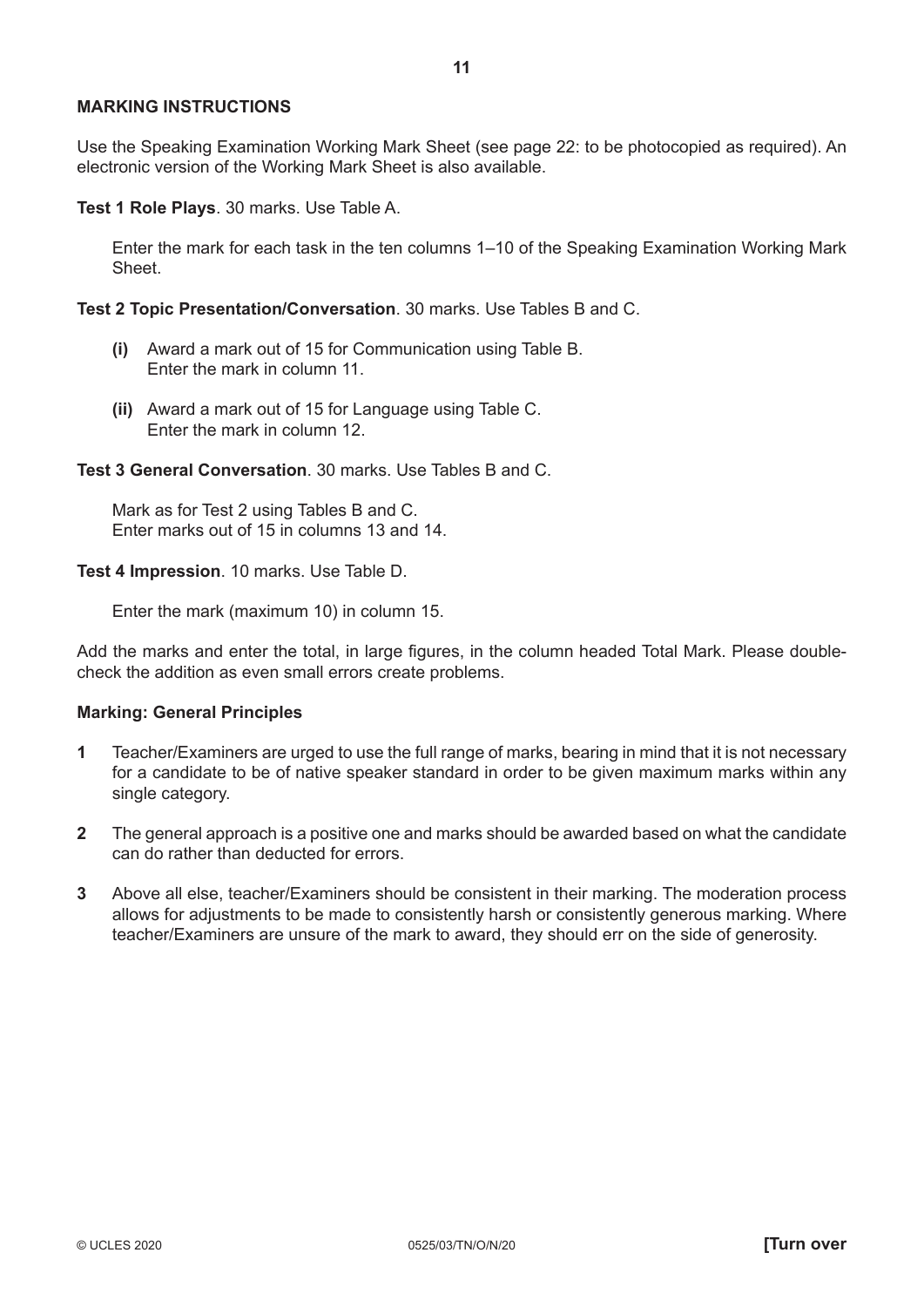# **TABLE A – Test 1: Role Plays (30 marks)**

In this part of the test, the teacher/Examiner plays the part of a sympathetic native speaker with no knowledge of the candidate's first language.

The role plays test the ability of the candidates to communicate needs, information, requests, etc., in plausibly life-like situations. Intelligibility is therefore more important than grammatical or syntactic accuracy. However, verbal communication only is assessed: credit is not given for gestures, facial expressions or other non-verbal forms of communication.

Candidates are required to give natural responses, not necessarily in the form of full sentences. The use of appropriate register and correct idiom is rewarded.

Each of the ten tasks to be performed in the role plays will be assessed using the mark scheme below. Marks may not be awarded for the completion of tasks other than those specified by Cambridge in the Role Play Cards/Teachers' Notes Booklet, nor for tasks that are omitted.

| An accurate utterance which not only conveys the meaning but which is expressed in native<br>idiom and appropriate register. Minor errors (adjective endings, use of prepositions, etc.)<br>are tolerated. The utterance is intelligible and the task of communication is achieved. | 3 |
|-------------------------------------------------------------------------------------------------------------------------------------------------------------------------------------------------------------------------------------------------------------------------------------|---|
| The language used is not necessarily the most appropriate to the situation and may contain<br>inaccuracies which do not obscure the meaning.                                                                                                                                        |   |
| Communication of some meaning is achieved, but the native speaker would find the<br>message ambiguous or incomplete.                                                                                                                                                                |   |
| The utterance is unintelligible to the native speaker.                                                                                                                                                                                                                              |   |

- NB **1** If there are two elements in a task and only one is completed, then a maximum of one mark only may be awarded.
	- **2** When awarding marks, teacher/Examiners should start at the bottom of the mark scheme and work upwards:
		- 0 = nothing of worth communicated
		- 1 = partial communication
		- 2 = all points communicated but with some linguistic inaccuracies meaning clear
		- 3 = meaning clear and accurately conveyed.
	- **3** Short utterances, if appropriate, can be worth three marks.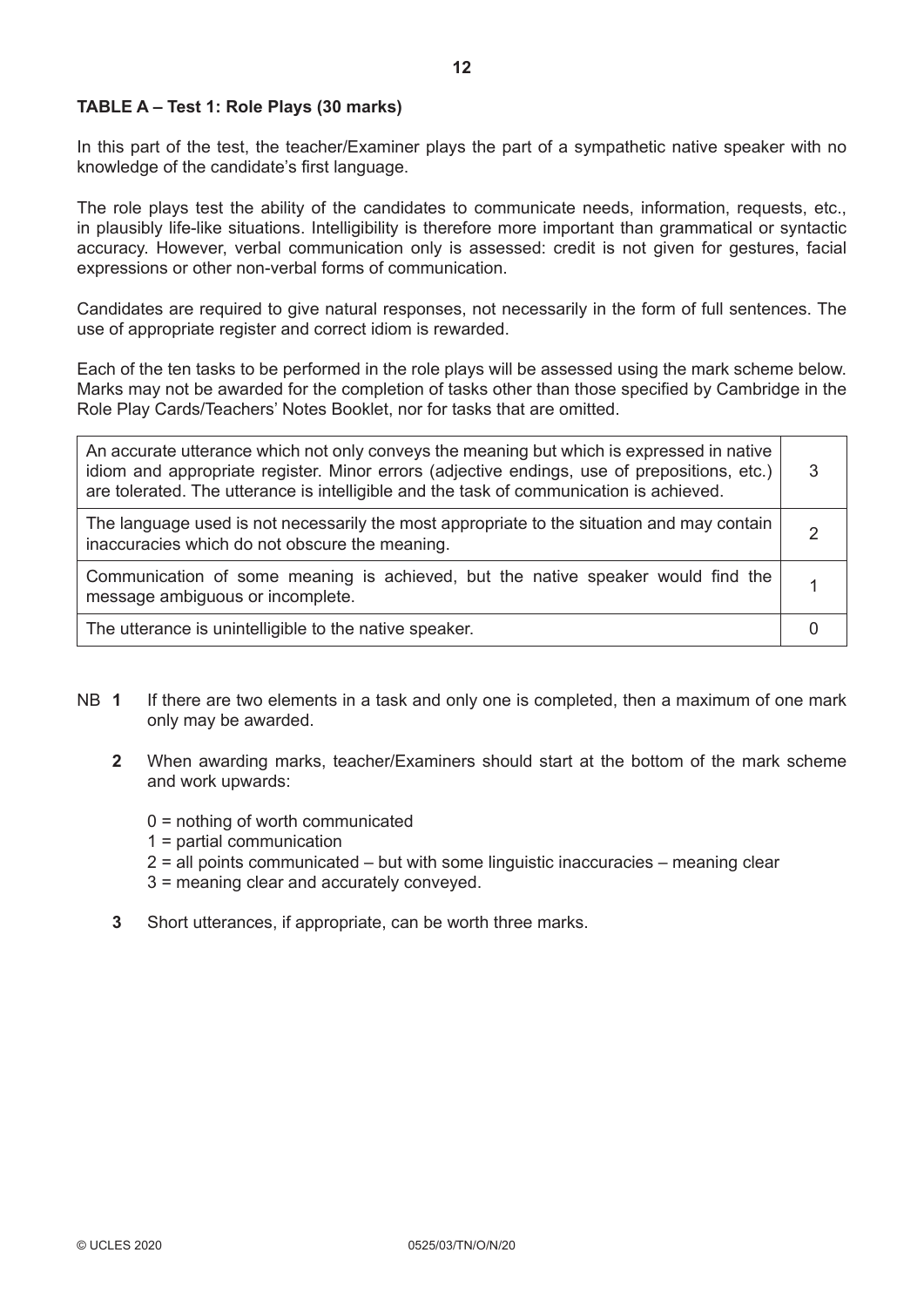# **TABLES B and C – Tests 2 and 3: Topic Presentation/Conversation and General Conversation (2 × 30 marks)**

Each of Tests 2 and 3 is awarded two marks: a mark out of 15 for Communication and a mark out of 15 for Language (see Tables B and C).

It is important that teacher/Examiners award marks positively. In order to ensure that they reward achievement rather than penalise failure or omissions, teacher/Examiners should start at the bottom of the mark scheme and work upwards through the descriptors when awarding marks.

The teacher/Examiner should adopt a 'best-fit' approach. For each of the two assessment criteria, Communication (Table B) and Language (Table C), the teacher/Examiner must select the set of descriptors provided in the mark scheme that most closely describes the quality of the work being marked. As the teacher/Examiner works upwards through the mark scheme, s/he will eventually arrive at a set of descriptors that fits the candidate's performance. When s/he reaches this point, the teacher/ Examiner should always then check the descriptors in the band above to confirm whether or not there is just enough evidence to award a mark in the higher band.

When awarding the marks for the Topic Presentation/Conversation, the teacher/Examiner may find that the quality of the work produced in the presentation is superior to that produced in the conversation (or vice versa). In such cases, the teacher/Examiner will need to award a mark that takes into account both the strengths and weaknesses of the performance.

To select the most appropriate mark within each set of descriptors, teacher/Examiners should use the following guidance:

- If most of the descriptors fit the work, then the teacher/Examiner will award the middle mark in the band.
- If the descriptors fully fit the work (and the teacher/Examiner had perhaps been considering the band above), the highest of the three marks will be awarded.
- If there is just enough evidence (and the teacher/Examiner had perhaps been considering the band below), then the lowest mark in the band will be awarded.

Where there are only two marks within a band, the choice will be between work which in most respects meets the descriptors and work which just meets the descriptors.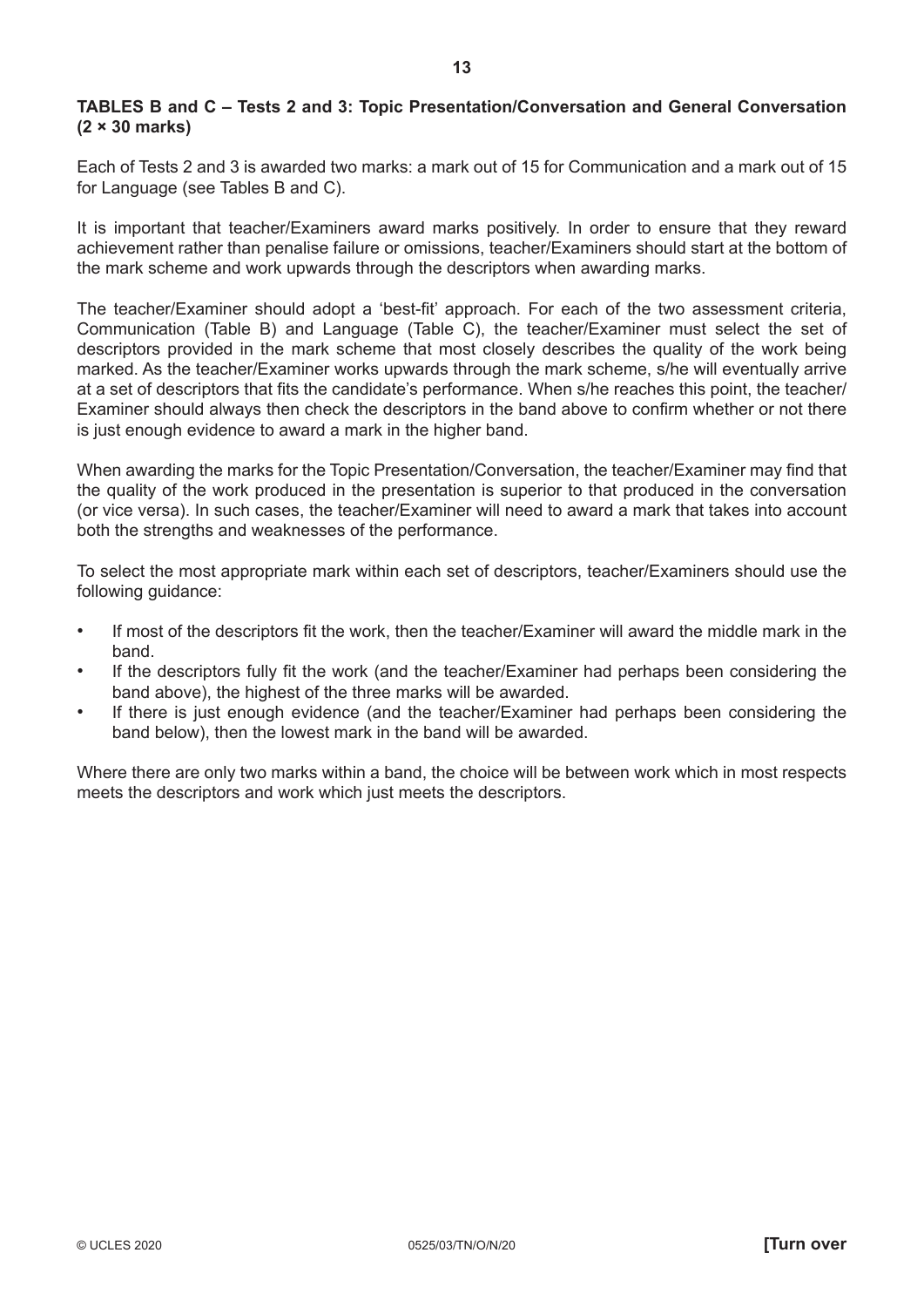# **TABLE B – Mark Scheme for Communication**

This assesses the candidate's response in terms of comprehension of the teacher/Examiner, immediacy of reaction/response, and successful transmission of messages (including presentation of material in the topic).

| Outstanding  | A spontaneous interchange between candidate and Examiner.<br>Candidate responds fully and confidently to all question types.<br>Can justify and explain routinely.<br>Very consistent performance. Not necessarily of native speaker<br>standard.      | $14 - 15$      |
|--------------|--------------------------------------------------------------------------------------------------------------------------------------------------------------------------------------------------------------------------------------------------------|----------------|
| Very good    | Generally understands questions first time, but may require occasional<br>rephrasing. Can respond satisfactorily to both straightforward and<br>unexpected questions.<br>Regularly develops own ideas and opinions and provides<br>justifications.     | $12 - 13$      |
| Good         | Has no difficulty with straightforward questions and responds<br>$\bullet$<br>satisfactorily to some unexpected ones.<br>Communicates essential elements and can expand occasionally.<br>Regularly expresses opinions with some simple justifications. | $10 - 11$      |
| Satisfactory | Understands most straightforward questions, but has difficulty with<br>$\bullet$<br>some unexpected ones and needs some rephrasing.<br>Communicates most of the essential elements.<br>Can convey simple, straightforward opinions.<br>$\bullet$       | $7 - 9$        |
| Weak         | Has difficulty with many straightforward questions, but still attempts an<br>٠<br>answer.<br>Communicates simple pieces of information.<br>$\bullet$                                                                                                   | $4 - 6$        |
| Poor         | Frequently has difficulty understanding the questions and has great<br>$\bullet$<br>difficulty in replying.<br>Communicates a few facts.                                                                                                               | $1 - 3$        |
|              | Communicates no relevant information.                                                                                                                                                                                                                  | $\overline{0}$ |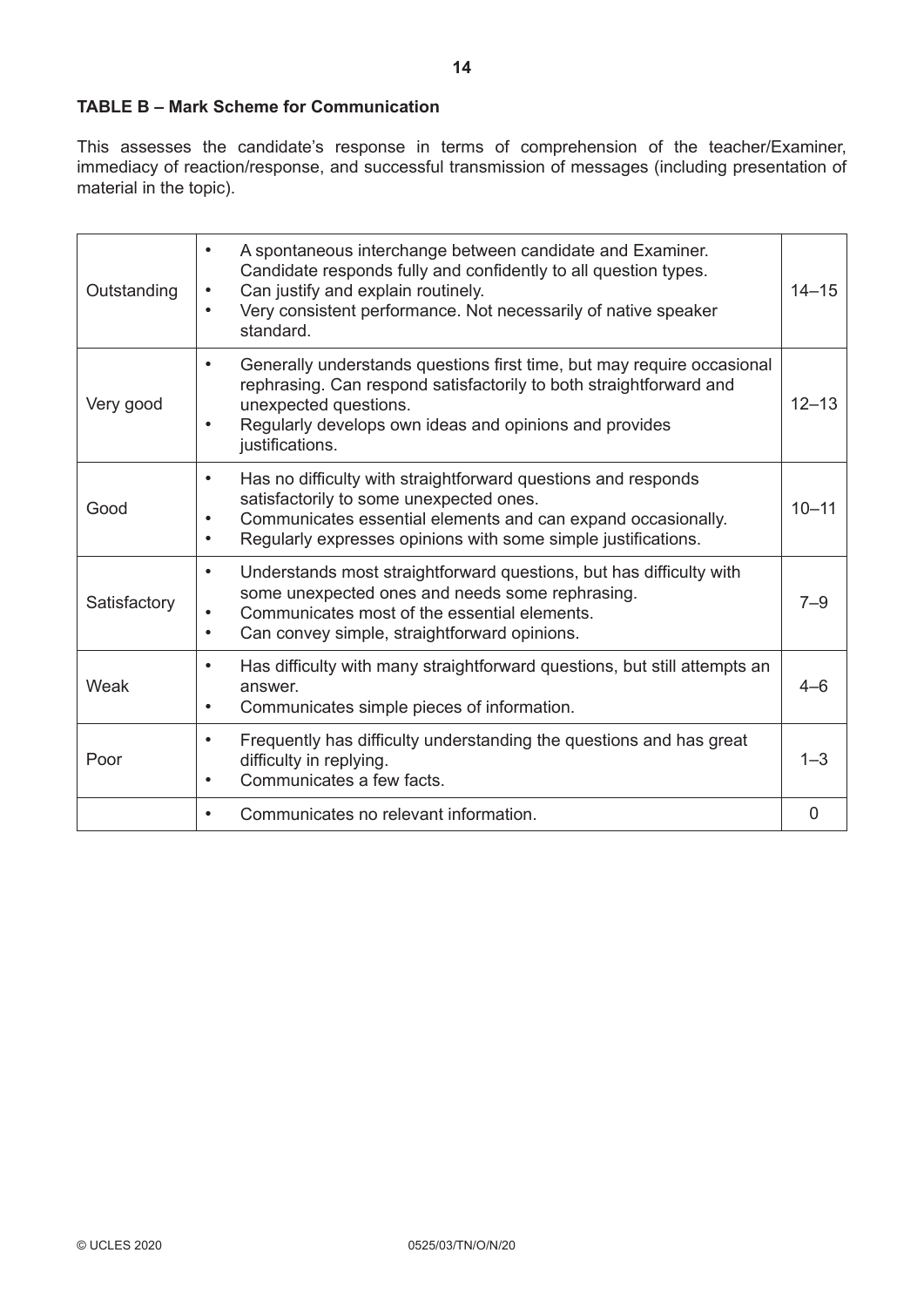# **TABLE C – Mark Scheme for Language**

This assesses the linguistic content of the candidate's answers in terms of complexity, accuracy and range of structures, vocabulary and idiom.

| Outstanding   | Very accurate use of a wide range of structures, vocabulary and idiom<br>with occasional errors in more complex language.<br>Not necessarily of native speaker standard. | $14 - 15$ |
|---------------|--------------------------------------------------------------------------------------------------------------------------------------------------------------------------|-----------|
| Very good     | Wide range of mostly accurate structures and vocabulary.                                                                                                                 | $12 - 13$ |
| Good          | Good range of generally accurate structures, varied vocabulary.                                                                                                          | $10 - 11$ |
| Satisfactory* | Adequate range of structures and vocabulary. Can use past and<br>future tenses accurately. Some ambiguity.                                                               | $7 - 9$   |
| Weak          | Some manipulation of structures and awareness of verbs, though often<br>faulty and/or incomplete. Shows elementary, limited vocabulary.                                  | $4 - 6$   |
| Poor          | Shows very limited range of structures and vocabulary.                                                                                                                   | $1 - 3$   |
|               | Nothing coherent or accurate enough to be comprehensible.                                                                                                                |           |

\*Candidates who do not show that they are able to use past and future tenses accurately cannot be awarded a mark in the Satisfactory band or above for Language.

# **TABLE D – Test 4: Impression (10 marks)**

This assesses the candidate's performance across the whole Speaking test in terms of pronunciation, intonation and fluency.

| Very good pronunciation, intonation and fluency; an occasional slight mistake or hesitation.<br>Not necessarily of native speaker standard. | $9 - 10$ |
|---------------------------------------------------------------------------------------------------------------------------------------------|----------|
| Good pronunciation and fluency; makes a fair attempt at correct intonation and expression;<br>some mistakes and/or hesitation.              | 7–8      |
| A fair degree of fluency and accuracy in pronunciation despite quite a number of errors;<br>some attempt at intonation and expression.      | 5-6      |
| Conveys some meaning despite a lack of fluency and many errors; pronunciation strongly<br>influenced by first language.                     | $3 - 4$  |
| Many gross errors; frequently incomprehensible.                                                                                             | $1 - 2$  |
| Nothing comprehensible                                                                                                                      |          |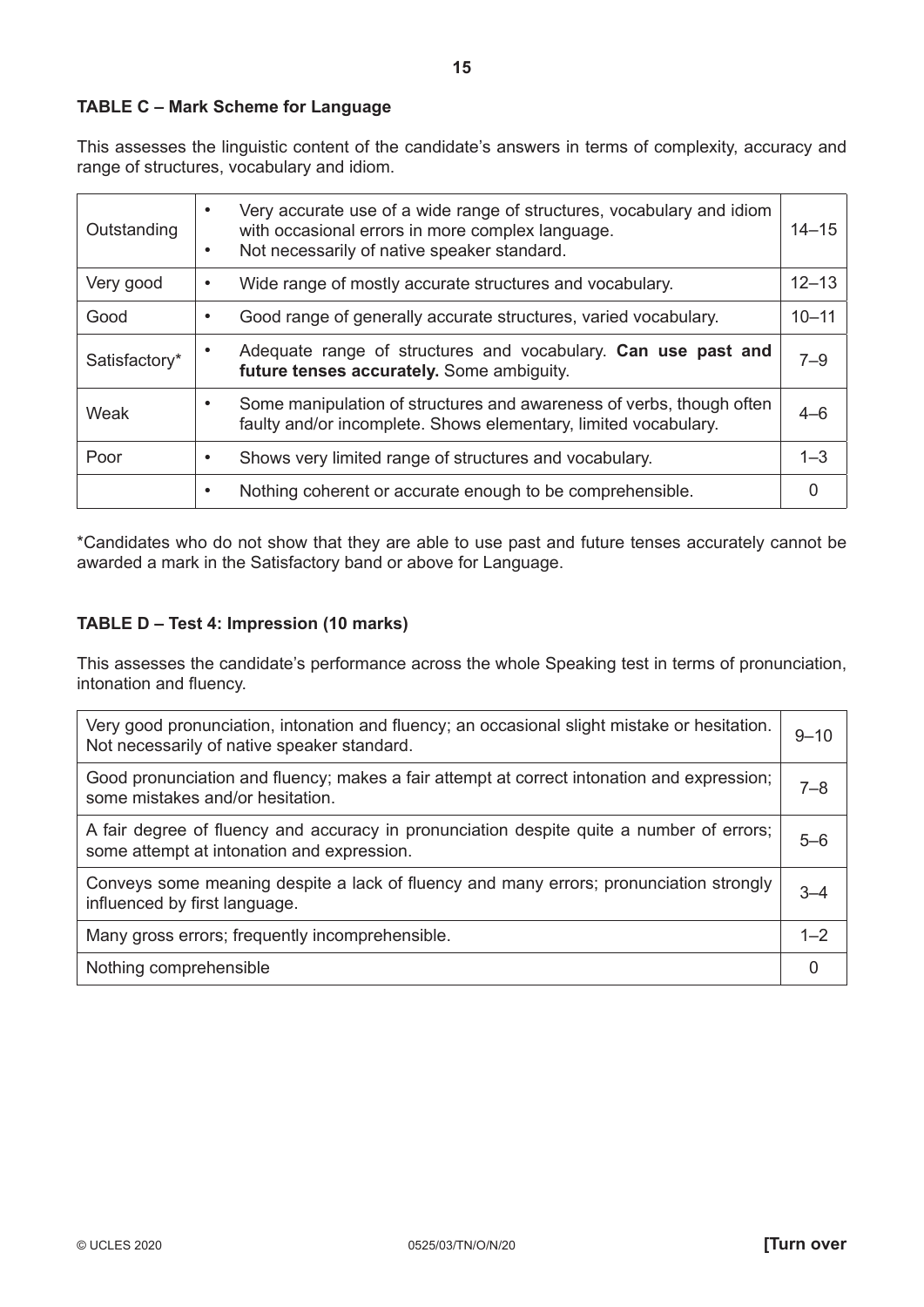# **For Role Play Cards One, Two, Three. Role Play A**

# **A1**

# **Kandidat(in): Sie selbst auf Urlaub in Deutschland Lehrer(in): Herbergsvater / Herbergsmutter**

**Sie sind auf Urlaub in Hamburg. Sie möchten in der Jugendherberge übernachten.**

#### L1: Begrüßen Sie den Kandidaten / die Kandidatin und fragen Sie: "Wie kann ich Ihnen helfen?"

- K1: (i) Begrüßen Sie den Herbergsvater / die Herbergsmutter **und**
	- (ii) Sagen Sie, was Sie machen möchten.
- **L2: Fragen Sie: "Ja, das ist möglich. Möchten Sie ein Bett im Vierbettzimmer oder möchten Sie ein Einzelzimmer?"**
- K2: Hören Sie gut zu und sagen Sie, wo Sie schlafen wollen.

# L3: Sagen Sie: "Kein Problem! Hier ist Ihre Schlüsselkarte."

- K3: (i) Bedanken Sie sich **und**
	- (ii) Fragen Sie, ob Sie auch abends in der Jugendherberge essen können.

# L4: Sagen Sie: "Ja, Abendessen gibt es hier zwischen 7 und 8 Uhr."

- K4: Sagen Sie, dass Sie Vegetarier sind.
- L5: Sagen Sie: "Das ist kein Problem. Wir haben auch jeden Tag ein vegetarisches Gericht."
- K5: Sagen Sie, dass Sie morgen auch frühstücken möchten.
- **L6: Geben Sie eine passende Antwort und beenden Sie das Gespräch.**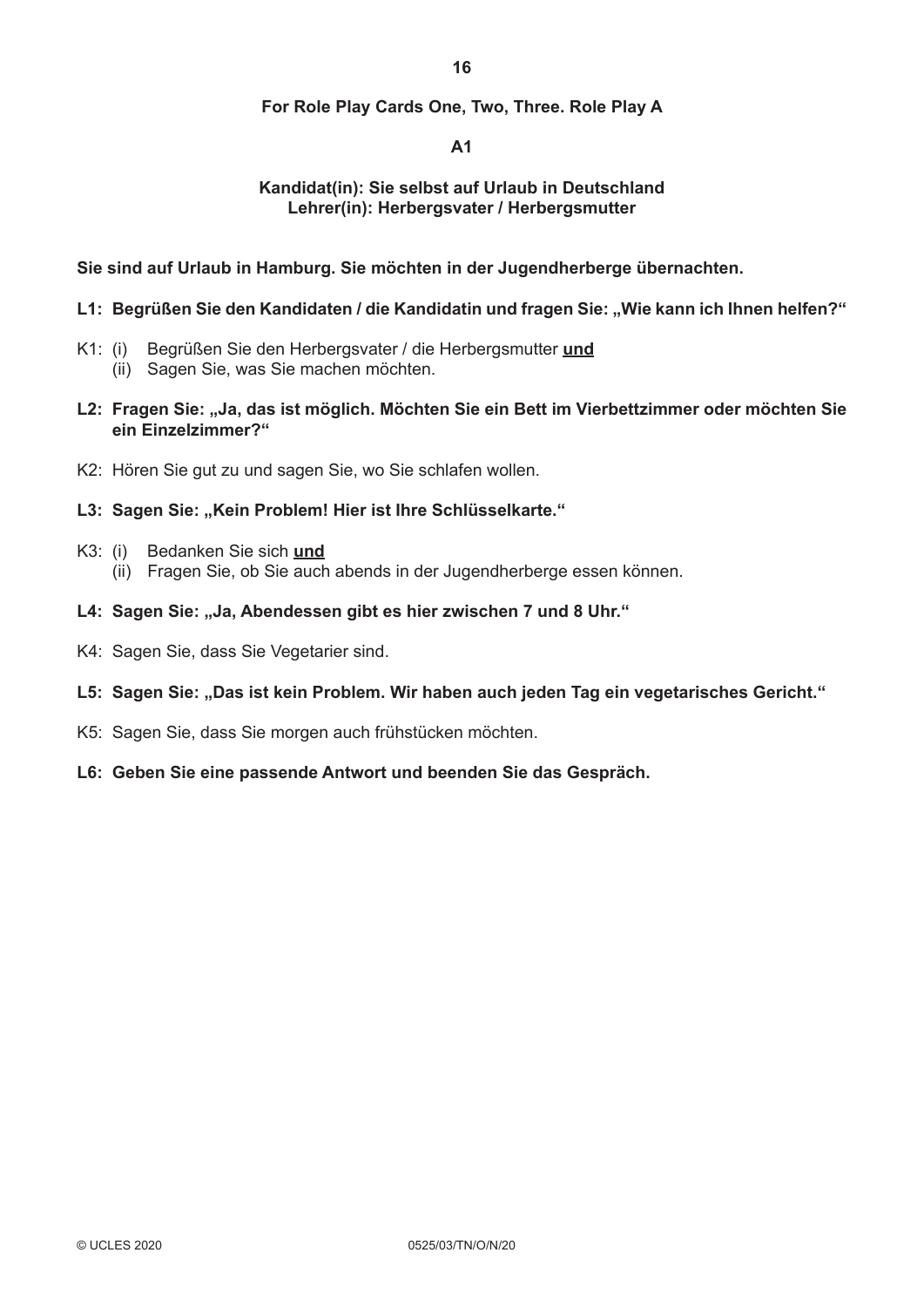### **For Role Play Cards Four, Five, Six. Role Play A**

# **A2**

### **Kandidat(in): Sie selbst auf Austausch in der Schweiz Lehrer(in): Austauschpartner(in)**

**Sie sind im Sommer auf Austausch in der Schweiz. Das Wetter ist heute sehr gut, und Sie möchten ein Picknick machen.**

- L1: Begrüßen Sie den Kandidaten / die Kandidatin und fragen Sie: "Was möchtest du denn **heute machen?"**
- K1: (i) Begrüßen Sie den Austauschpartner / die Austauschpartnerin **und** (ii) Sagen Sie, was Sie heute machen möchten.

#### **L2: Fragen Sie: "Wo möchtest du denn das Picknick machen?"**

- K2: Sagen Sie, dass Sie gern zum Fluss fahren möchten.
- L3: Fragen Sie: "Gute Idee! Sollen wir mit dem Bus oder mit dem Fahrrad zum Fluss fahren?"
- K3: Hören Sie gut zu und wählen Sie, wie Sie zum Fluss kommen wollen.

#### L4: Fragen Sie: "Prima! Wann wollen wir denn losfahren?"

K4: Sagen Sie, dass Sie in 20 Minuten fertig sein können.

#### L5: Sagen Sie: "Fantastisch! Ich bereite dann gleich das Picknick vor."

- K5: (i) Bedanken Sie sich **und**
	- (ii) Fragen Sie, ob Sie Schwimmsachen mitbringen sollen.

# **L6: Geben Sie eine passende Antwort und beenden Sie das Gespräch.**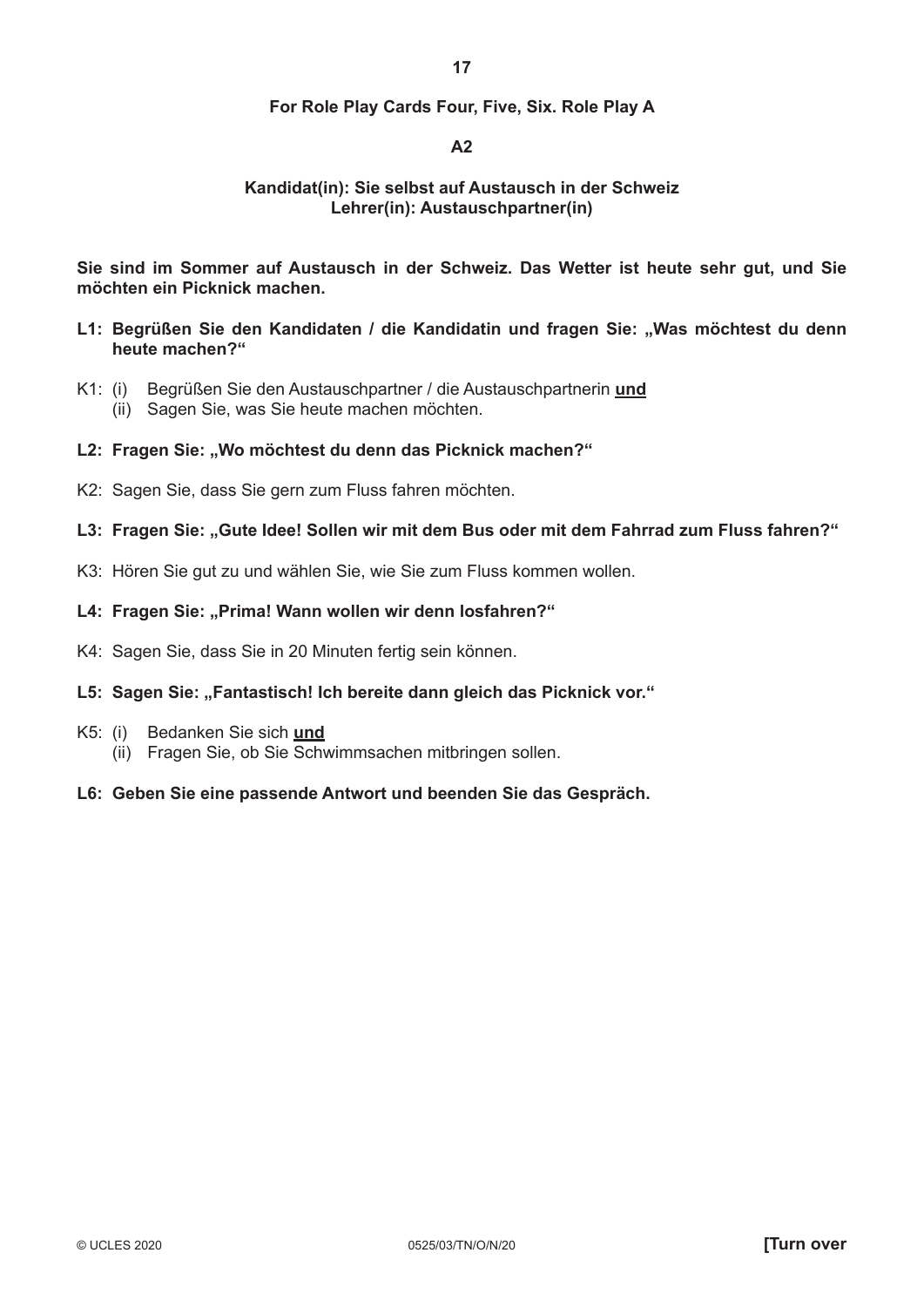# **For Role Play Cards Seven, Eight, Nine. Role Play A**

# **A3**

# **Kandidat(in): Sie selbst auf Urlaub in Deutschland Lehrer(in): Beamter / Beamtin in der Touristeninformation**

**Sie sind auf Urlaub in Deutschland. Sie gehen in die Touristeninformation und sagen, dass Sie morgen eine Ausstellung besuchen wollen.**

- L1: Begrüßen Sie den Kandidaten / die Kandidatin und fragen Sie: "Wie kann ich Ihnen helfen?"
- K1: (i) Begrüßen Sie den Beamten / die Beamtin **und**
	- (ii) Sagen Sie, was Sie morgen machen wollen.
- **L2: Fragen Sie: "Möchten Sie die neue Fotoausstellung oder die Spielzeugausstellung besuchen?"**
- K2: Hören Sie gut zu und sagen Sie, welche Ausstellung Sie besuchen möchten.
- L3: Sagen Sie: "Die ist immer sehr voll, aber ich kann schon jetzt für Sie buchen, wenn Sie **wollen."**
- K3: Sagen Sie, dass Sie für morgen Nachmittag buchen möchten.

#### L4: Sagen Sie: "Das macht 6 Euro 20. Sonst noch etwas?"

K4: Sagen Sie, dass Sie gern mehr Informationen über die Ausstellung möchten.

#### L5: Sagen Sie: "Da kann ich Ihnen die Webseite zu der Ausstellung empfehlen."

- K5: (i) Bedanken Sie sich **und**
	- (ii) Fragen Sie, wie Sie am besten zur Ausstellung kommen.
- **L6: Geben Sie eine passende Antwort und beenden Sie das Gespräch.**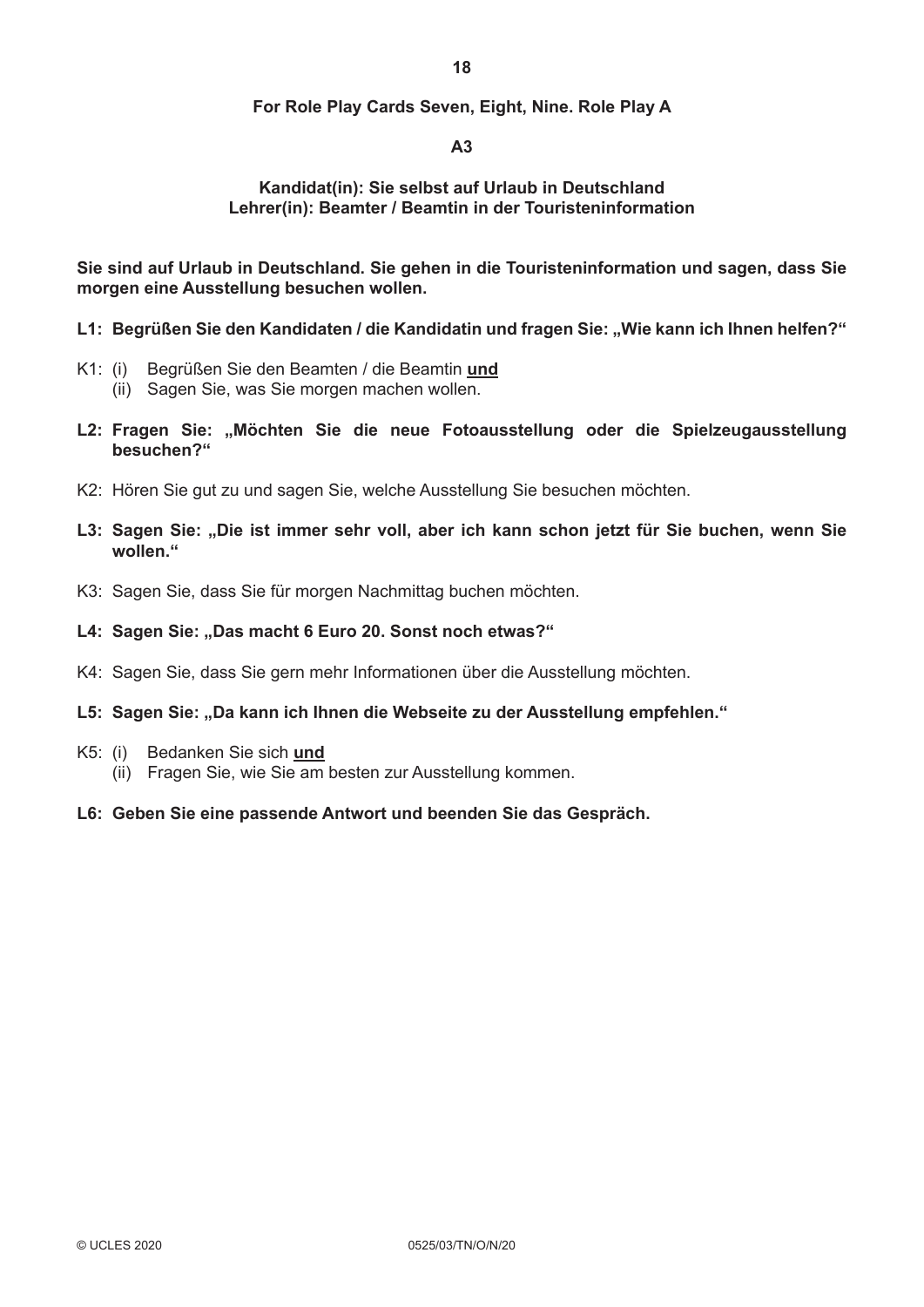# **For Role Play Cards One, Four, Seven. Role Play B**

# **B1**

# **Kandidat(in): Sie selbst auf Austausch in Deutschland Lehrer(in): Austauschpartner(in)**

**Sie sind auf Austausch in Deutschland und sprechen über Ihr Arbeitspraktikum. Sie wollen ein Arbeitspraktikum in einem Sportgeschäft machen.**

- L1: Begrüßen Sie den Kandidaten / die Kandidatin und fragen Sie: "Ich habe gehört, dass du **bald ein Arbeitspraktikum machst. Wo willst du das denn machen?"**
- K1: (i) Begrüßen Sie den Austauschpartner / die Austauschpartnerin **und** (ii) Sagen Sie, wo Sie das Arbeitspraktikum machen wollen.

#### **L2: Fragen Sie: "Und warum machst du das Praktikum in einem Sportgeschäft?"**

- K2: Beantworten Sie die Frage.
- L3: Sagen Sie: "Ich habe noch nie ein Praktikum gemacht."
- K3 (i) Reagieren Sie überrascht **und** (ii) Sagen Sie, dass ein Praktikum sehr viel Spaß machen kann.
- **L4: Fragen Sie: "Ach ja? Was hast du denn bei deinem letzten Praktikum gemacht?"**
- K4: Sagen Sie, was Sie bei Ihrem letzten Praktikum gemacht haben. (Nennen Sie **zwei** Punkte)

#### L5: Sagen Sie: "Sehr interessant! Vielleicht werde ich dann auch ein Praktikum machen."

K5: Fragen Sie, in was für einer Firma er / sie das Praktikum machen will.

# **L6: Geben Sie eine passende Antwort und beenden Sie das Gespräch.**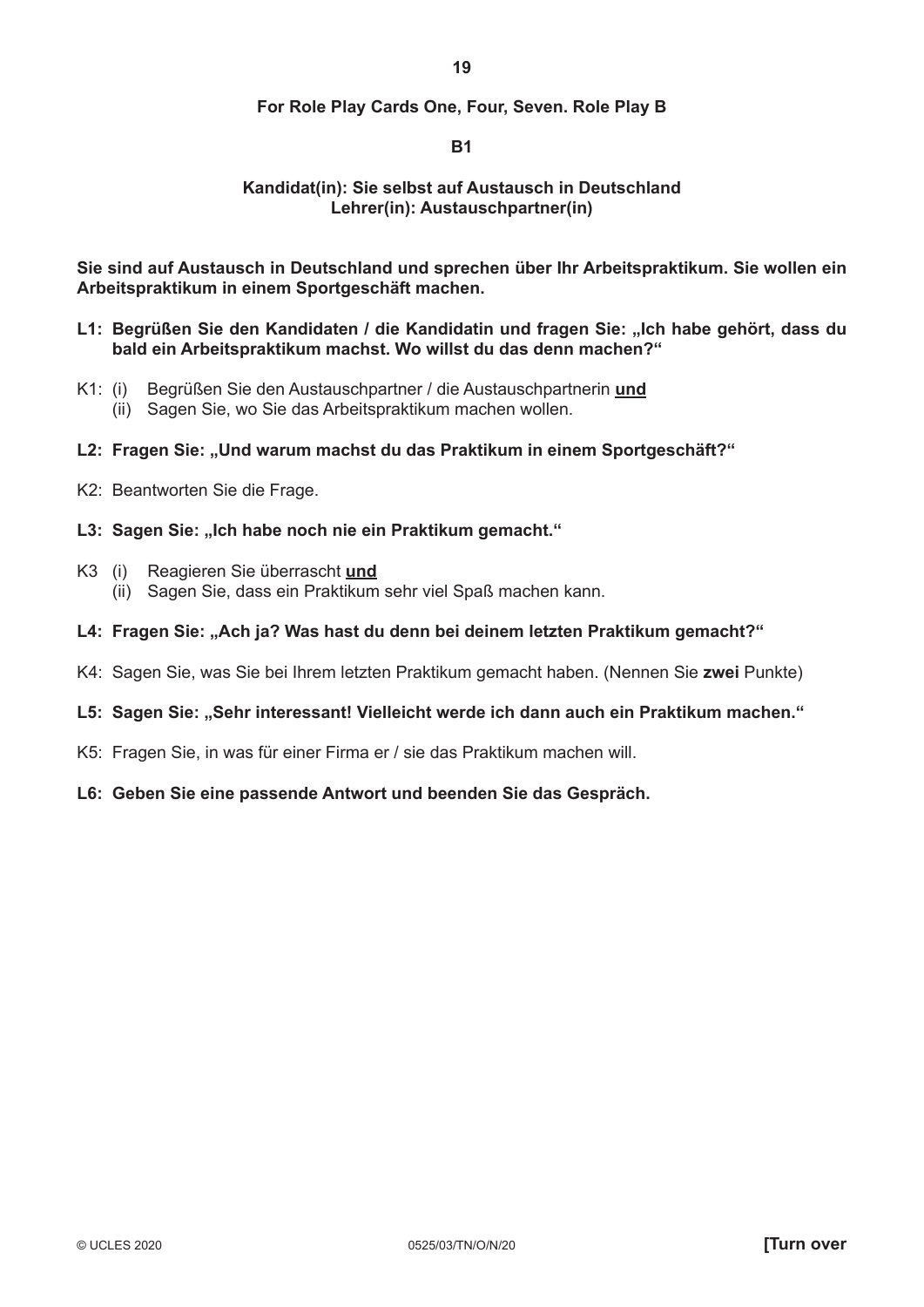# **For Role Play Cards Two, Five, Eight. Role Play B**

# **B2**

# **Kandidat(in): Sie selbst auf Austausch in Deutschland Lehrer(in): Austauschpartner(in)**

**Sie sind auf Austausch in Deutschland und sprechen über Medien. Sie sagen, dass Sie keine Zeitung lesen, weil Sie Zeitungen langweilig finden.** 

- L1: Begrüßen Sie den Kandidaten / die Kandidatin und sagen Sie: "Hier ist ein Artikel über **unseren Austausch in der Zeitung!"**
- K1: (i) Begrüßen Sie den Austauschpartner / die Austauschpartnerin **und** (ii) Sagen Sie, wie Sie Zeitungen finden.
- **L2: Sagen Sie: "Glaubst du? Ich persönlich finde, dass Zeitungen mich gut informieren."**
- K2: (i) Reagieren Sie überrascht **und** (ii) Sagen Sie, dass Zeitungen keine Zukunft haben.
- L3: Fragen Sie: "Und wie oft siehst du die Nachrichten im Fernsehen?"
- K3: Beantworten Sie die Frage.
- L4: Fragen Sie: "Was hast du denn in den letzten Tagen gemacht, um Nachrichten zum Beispiel **über Sport zu bekommen?"**
- K4: Sagen Sie, was Sie gemacht haben, um Nachrichten über Sport zu bekommen. (Nennen Sie **zwei** Punkte)
- L5: Sagen Sie: "Ich denke ganz einfach, dass es im Internet zu viele falsche Nachrichten gibt."
- K5: Fragen Sie, ob er / sie glaubt, dass alle Nachrichten in den Zeitungen richtig sind.
- **L6: Geben Sie eine passende Antwort und beenden Sie das Gespräch.**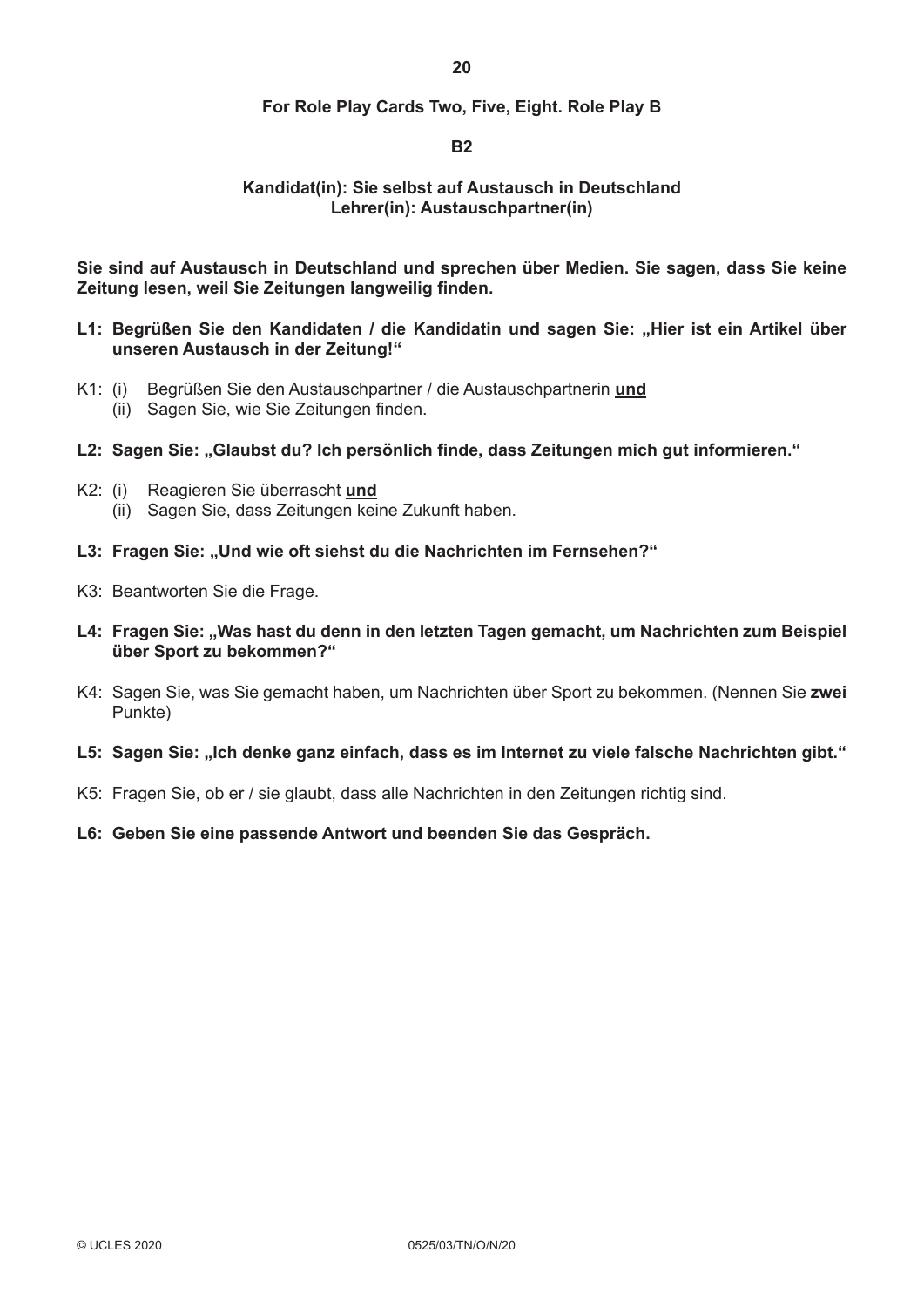### **For Role Play Cards Three, Six, Nine. Role Play B**

#### **B3**

#### **Kandidat(in): Sie selbst auf Austausch in Deutschland Lehrer(in): Austauschpartner(in)**

**Sie sind auf Austausch in Deutschland. In der Schule des Austauschpartners ist diese Woche Fitnesswoche. Sie selber finden die Idee der Fitnesswoche gut, weil Sie gesundes Essen mögen.**

- **L1: Begrüßen Sie den Kandidaten / die Kandidatin und fragen Sie: "Guten Morgen! Heute beginnt die Fitnesswoche in unserer Schule. Wir sprechen da sicher den ganzen Tag über Sport und gesundes Essen."**
- K1: (i) Begrüßen Sie den Austauschpartner / die Austauschpartnerin **und**
	- (ii) Sagen Sie, was für Essen Sie mögen.
- **L2: Fragen Sie: "Gut für dich! Um gesund zu bleiben, was isst du dann zum Beispiel NICHT?"**
- K2: Beantworten Sie die Frage.
- **L3: Sagen Sie: "Ich weiß, dass ich selbst nicht sehr gesund esse." [PAUSE] Dann sagen Sie: "Ich treibe auch zu wenig Sport."**
- K3: (i) Reagieren Sie überrascht auf die Antwort. (ii) **Dann** sagen Sie, dass Sie normalerweise drei Mal in der Woche Sport treiben.
- L4: Fragen Sie: "Tatsächlich? Welchen Sport hast du denn letzte Woche gemacht?"
- K4: Sagen Sie, welche sportlichen Aktivitäten Sie in der letzten Woche gemacht haben. (Nennen Sie **zwei** Punkte)
- L5: Sagen Sie: "Ich habe Volleyball gespielt, als ich jünger war."
- K5: Fragen Sie, wo man in der Stadt am besten Volleyball spielen kann.
- **L6: Geben Sie eine passende Antwort und beenden Sie das Gespräch.**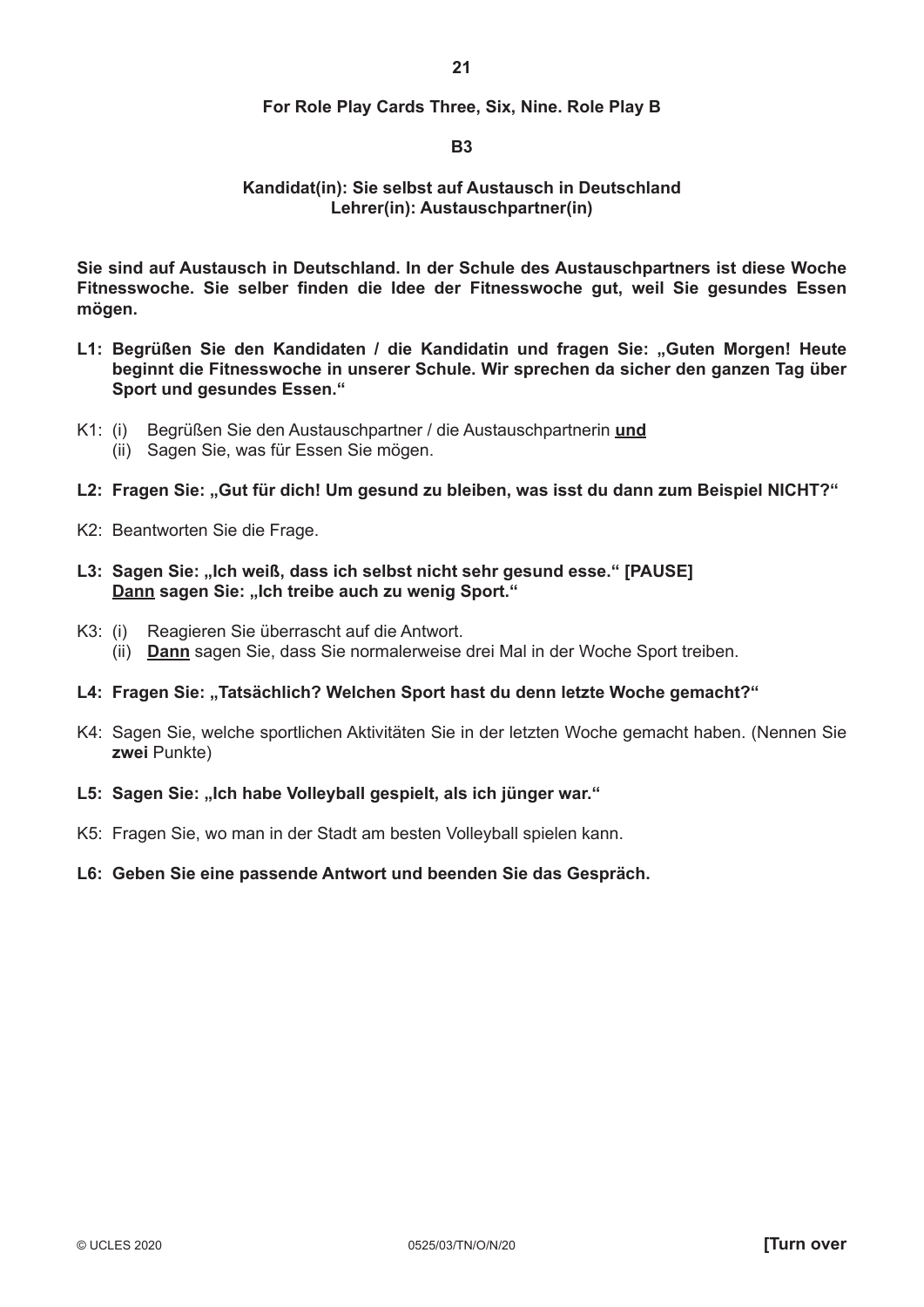| Please read the instructions printed in the Teachers' Notes Booklet before completing this form.<br>6<br>S<br>5<br>S<br>S<br>4<br>Role Play A<br>(max 15)<br>S<br>S<br>$\sim$<br>S<br>Centre Name<br>S<br>$\overline{\phantom{0}}$<br>Task<br>Mark (Max)<br>Speaking Examination Working Mark Sheet<br>IGCSE 2020 | Topic / Topic<br>Conversation<br>(max 30)<br>$\frac{15}{2}$<br>$\overline{\mathcal{L}}$<br>$\overline{0}$<br>S<br>9<br>S<br>Role Play B<br>(max 15)<br>$\infty$<br>S<br>S<br>$\overline{ }$ | Conversation<br>November<br>$\overline{4}$<br>$\frac{15}{2}$<br>(max 30)<br>General<br>$\frac{1}{2}$<br>$\frac{5}{1}$<br>$\overline{c}$<br>$\frac{15}{2}$ | Mark<br>Total<br>100<br>$\overline{\mathbf{N}}$<br>Impression<br>15<br>$\overline{1}$<br>(max 10) |
|-------------------------------------------------------------------------------------------------------------------------------------------------------------------------------------------------------------------------------------------------------------------------------------------------------------------|---------------------------------------------------------------------------------------------------------------------------------------------------------------------------------------------|-----------------------------------------------------------------------------------------------------------------------------------------------------------|---------------------------------------------------------------------------------------------------|
|-------------------------------------------------------------------------------------------------------------------------------------------------------------------------------------------------------------------------------------------------------------------------------------------------------------------|---------------------------------------------------------------------------------------------------------------------------------------------------------------------------------------------|-----------------------------------------------------------------------------------------------------------------------------------------------------------|---------------------------------------------------------------------------------------------------|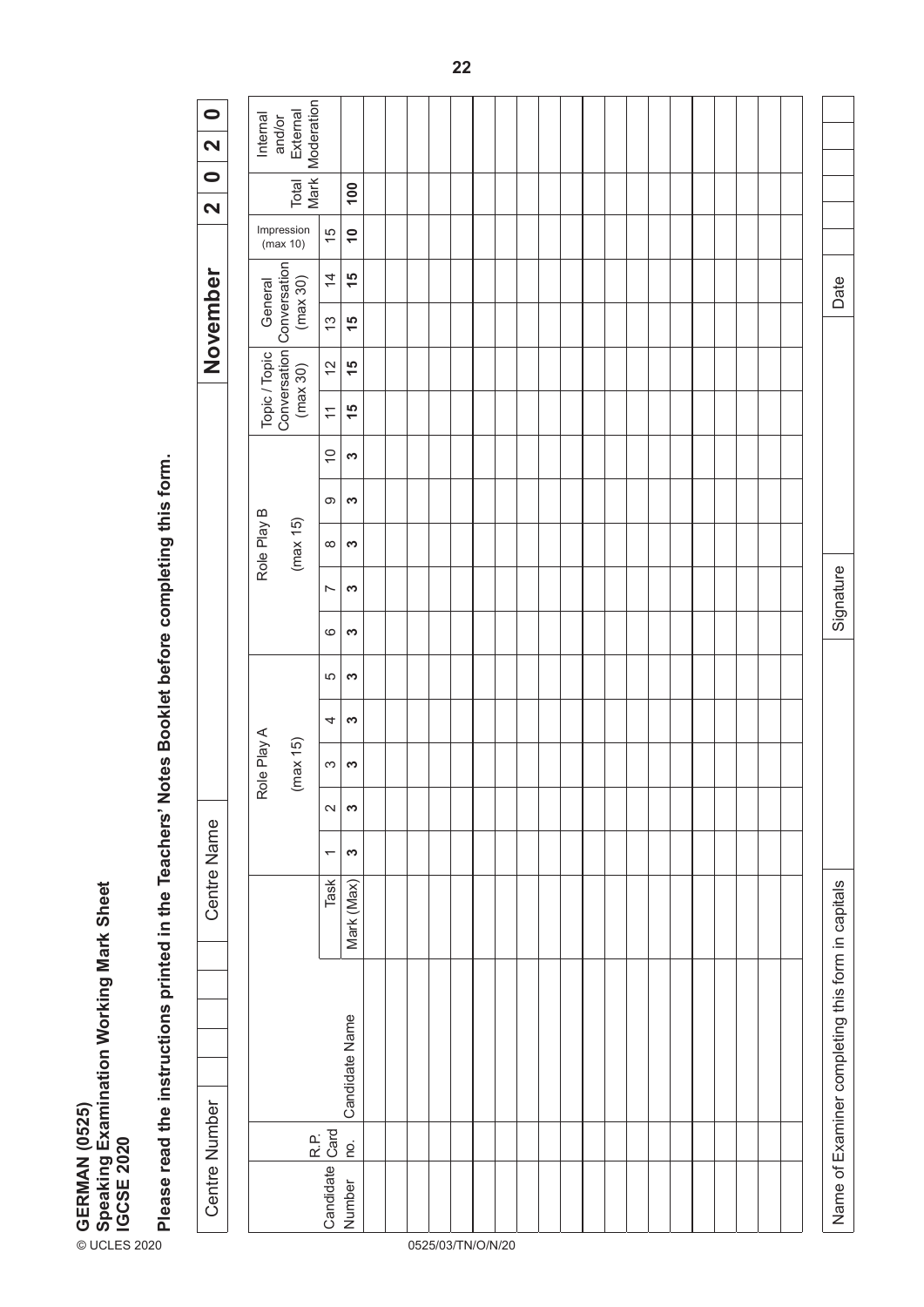# (\*One WMS per Examiner in Centres using more than one Examiner)

If any other documents are enclosed for Cambridge's attention, please list them below:

.........................................................................................................................................................................

**2 Tick to confirm that documentation has been checked for arithmetical and transcription errors:**

- (i) Addition of marks on WMS has been checked and Total Mark is correct for each candidate.
- (ii) Total Mark for each candidate has been correctly transferred to the MS1 or computer.

#### **3 Tick to confirm that the recording quality of moderation samples has been checked:**

All sample recordings are clearly audible.

Samples are recorded on standard size CDs and recorded at normal speed.

**Digital recordings only:** each candidate saved individually and files saved as .mp3.

**4 Tick to confirm that the correct number of candidates has been submitted for moderation: For Centres with 16 or fewer candidates, the following are enclosed:**



Recordings of the complete Speaking tests of all candidates.

#### **For Centres with 17 or more candidates, the following are enclosed:**



- (i) Recordings of the complete Speaking tests of 6 candidates across the range **AND**
- (ii) Recordings of the complete Speaking tests of the first 10 candidates by candidate number.

#### **5 CENTRES USING MORE THAN 1 EXAMINER – tick to confirm Internal moderation procedures:**



Copy of permission from Cambridge to use more than 1 Examiner enclosed.

Internal moderation carried out and details of Internal moderation procedures enclosed.

| Materials checked by:   (name) |             | Date: |
|--------------------------------|-------------|-------|
|                                | (signature) |       |

A copy of this cover sheet must be completed by the Centre and enclosed with the moderation

**Cambridge IGCSE German (0525): Cover Sheet for Moderation Sample**

**Centre name: Centre number:**

documentation and recorded sample to be despatched to Cambridge.

**1 Tick to confirm that the required moderation documents are enclosed:**

(ii) Copy of completed Working Mark Sheet(s) (WMS).\*

(i) Moderator copy of MS1 **or** printout of Internal Marks Report.